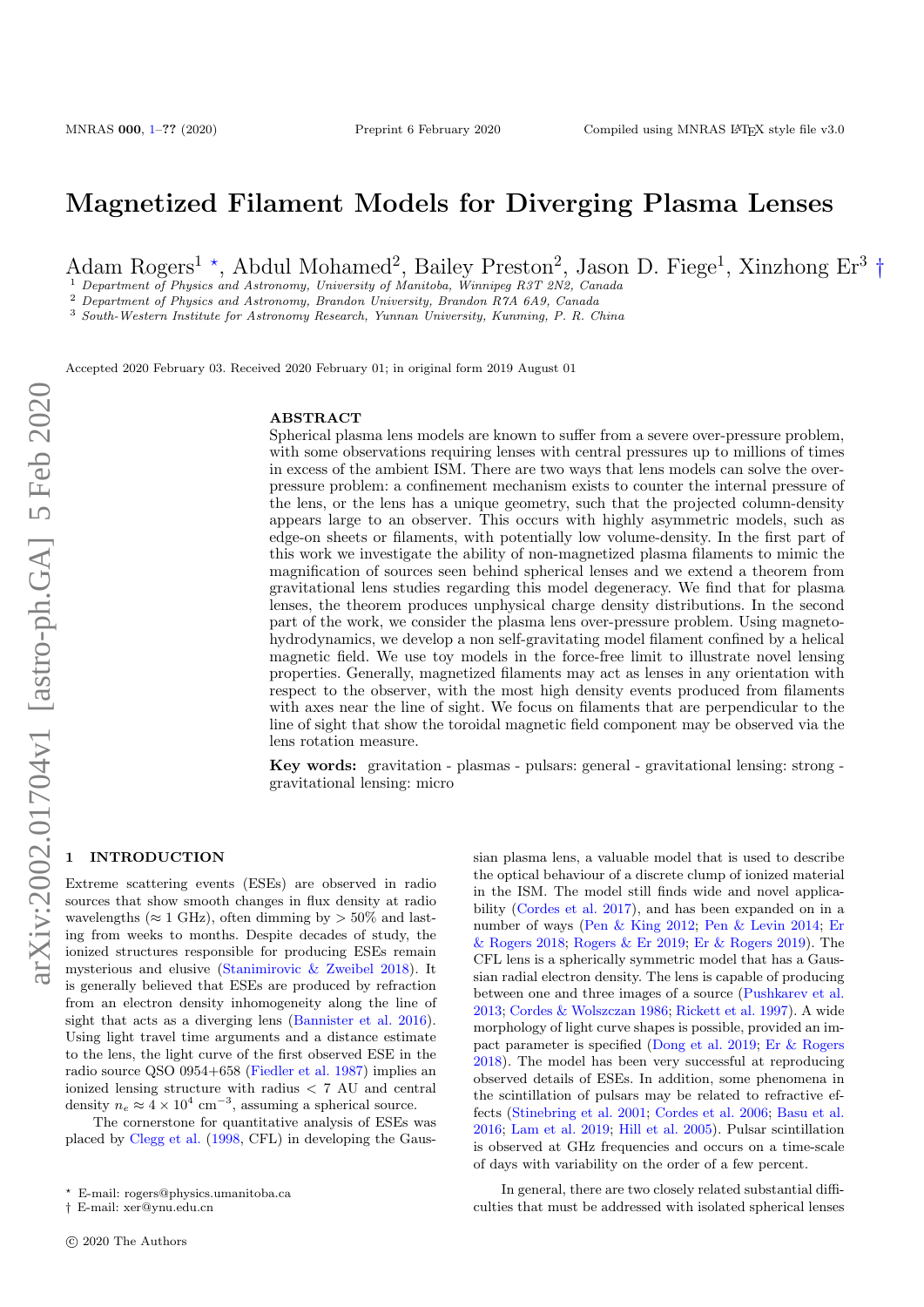if they are to be a viable solution to the ESE phenomena. The main problem is the high volume-density of ionized charges at the center of a spherical plasma lens that is needed to decrease the flux to the observed levels. The lens densities in question span a huge range from unity up to  $n_e \approx 10^5$ cm<sup>−</sup><sup>3</sup> [\(Coles et al.](#page-17-17) [2015;](#page-17-17) [Clegg et al.](#page-17-2) [1998\)](#page-17-2). A collection of the volume-density, column-density and inferred radii of all known ESEs has been compiled by [Stanimirovic & Zweibel](#page-18-0) [\(2018\)](#page-18-0). The exact method for generating such small but extremely dense structures in the ISM is not known. This lens over-density problem leads to a significant complication. Let us approximate the ISM using the average temperature of typical ionized gas, on the order of  $T \approx 10^4$  K. For lenses on the order of 1 AU in radius we find the central pressure given by the ideal gas law,

$$
\frac{P}{k_{\rm B}} = nT,\tag{1}
$$

where  $k_B$  is the Boltzmann constant. For such a lens, the central pressure must be on the order of  $P_{\rm lens}/k_{\rm B} \approx 10^9$  K cm<sup>-3</sup>. The warm ionized interstellar medium has  $n_{\rm H} \leq 0.4$ cm<sup>−</sup><sup>3</sup> . Given this density we estimate the pressure of the ISM as  $P_{\text{ISM}}/k_B \approx 4000 \text{ K cm}^{-3}$  [\(Kulkarni & Heiles](#page-17-18) [1987\)](#page-17-18). Thus, plasma lenses must be over-pressured by up to a million times compared to the ISM surrounding them. Such lenses either form in a high-pressure environment, require a confinement mechanism to prevent them from exploding, or are naturally transient on the order of years [\(Stanimirovic](#page-18-0) [& Zweibel](#page-18-0) [2018\)](#page-18-0). Even the substructures responsible for the scintillation arclets of pulsars are victims of this overpressure problem [\(Hill et al.](#page-17-16) [2005\)](#page-17-16). Assuming spherical symmetry, both the over-density and over-pressure problems are ubiquitous among all ESEs observed to date.

The ongoing real-time ESE monitoring program ATESE, conducted by [Bannister et al.](#page-17-0) [\(2016\)](#page-17-0) using the Australia Telescope Compact Array (ATCA), has verified that ESEs seem to be the result of over-dense diverging plasma lenses. For example, an ESE was observed in the radio source PKS 1939-315 that requires an over-dense lens with  $n_e \approx 10^3$  cm<sup>-3</sup>, eliminating the possibility of "exotic" under-dense converging plasma lenses [\(Pen & King](#page-17-4) [2012\)](#page-17-4) at least for this particular observation. Thus, it appears that despite the apparent theoretical difficulties with the standard interpretation of ESEs, nature must have some mechanism for efficiently confining plasma lenses.

An elegant and natural solution to the over-pressure problem was suggested by [Romani et al.](#page-17-19) [\(1987\)](#page-17-19) as the result of a projection effect. Lenses that are elongated along the line of sight can show high apparent column-density despite a relatively low volume-density, which reduces or outright eliminates the over-density problem in a clever way. Thus, both filaments and sheets have a long history [\(Goldreich &](#page-17-20) [Sridhar](#page-17-20) [1995\)](#page-17-20) in plasma lens model building as an alternative to over-dense isolated spherical plasma lenses [\(Pen &](#page-17-5) [Levin](#page-17-5) [2014;](#page-17-5) [Simard & Pen](#page-17-21) [2018;](#page-17-21) [Coles et al.](#page-17-17) [2015\)](#page-17-17).

Filamentary gravitational lenses were first investigated [\(Bozza & Mancini](#page-17-22) [2005\)](#page-17-22) to describe tiny clouds of cold selfgravitating gas that serve as a purely baryonic alternative explanation for dark matter [\(Pfenniger et al.](#page-17-23) [1994;](#page-17-23) [De Pao](#page-17-24)[lis et al.](#page-17-24) [1995\)](#page-17-24). The suggestion that primordial clouds were responsible for ESEs was developed by [Wardle & Walker](#page-18-2) [\(1998\)](#page-18-2) and [Wardle & Walker](#page-18-3) [\(1999\)](#page-18-3) who suggested that a

population of  $\approx 10^{15}$  planetary-mass  $(10^{-4}M_{\odot})$ , AU-scale clouds could serve as a population of objects with the right properties for producing the observed refractive effects. If these neutral clouds were in hydrostatic equilibrium with thermal pressure and balanced by self-gravity they may be surrounded by an ionized enveloping wind, evaporated from the cloud by UV radiation. The free electrons in this ionized layer would provide frequency-dependent lensing of background radio sources. To avoid direct detection, these clouds would have to be cold, on the order of the temperature of the cosmic microwave background [\(Pfenniger et al.](#page-17-23) [1994\)](#page-17-23) and transparent to optical radiation. Constraints from gravitational microlensing on the properties of such clouds have been studied by [Henriksen & Widrow](#page-17-25) [\(1995\)](#page-17-25), and [Bozza &](#page-17-22) [Mancini](#page-17-22) [\(2005\)](#page-17-22) developed a more realistic filamentary gravitational lens model to account for the cylindrical structure of such putative clouds. Due to the difficulty in directly studying such ephemeral structures the material composition of these clouds is speculative [\(Walker et al.](#page-18-4) [2013\)](#page-18-4) and they remain mysterious [\(McKee](#page-17-26) [2001\)](#page-17-26).

[Romani et al.](#page-17-19) [\(1987\)](#page-17-19) suggested an association between ESEs and supernova remnants (SNRs). Old SNRs could provide a natural high pressure environment in which a high pressure compact lens object could survive by eliminating the radial pressure difference between the interior and exterior of the plasma lens. Additionally, the turbulent shells of old SNRs could provide a natural environment to produce sheets, filaments and knots, which are all useful as potential lens structures. Radio echoes of pulses from the Crab pulsar PSR B0531+21 have been observed from the filamentary structure of the Crab nebula [\(Graham-Smith](#page-17-27) [2015\)](#page-17-27), which relates refraction and the observed structures within SNR environs.

Extreme intra-day variability of radio sources has been suggested as a consequence of structures in the hot plasma surrounding nearby stars [\(Walker et al.](#page-18-5) [2017\)](#page-18-5). These structures have been posited to be similar to the cometary knots seen in planetary nebulae: dense, radially-oriented, elongated molecular clumps surrounded by a thin layer of ionized gas. Approximately one stellar mass worth of material is distributed among  $\approx 10^5$  distinct structures to a distance of up to 1.75 pc from the host star. In this picture, these molecular clumps are circumstellar features that are shaped by UV photons from the center star. The plasma is an ionized outflow from the dense neutral clumps that are gravitationally bound to the star. [Walker et al.](#page-18-5) [\(2017\)](#page-18-5) have identified several radio sources which show strong intra-day variability that have stars well aligned with the line of sight. This relationship forms a connection between structures around hot stars and variability of background radio sources.

Our work is intended to complement the "noodle model" of pulsar scintillation arcs proposed by [Gwinn](#page-17-28) [\(2019\)](#page-17-28) and elaborated on by [Gwinn & Sosenko](#page-17-29) [\(2019\)](#page-17-29). The noodle model describes a lens comprised of thin strips in projection. The model provides the full lensing description in the wave optics limit and produces pulsar scintillation arcs through Kirchoff diffraction. In contrast, our work is based in the geometrical optics limit, appropriate for refractive lensing, and focuses on filaments as the refractive plasma lenses responsible for ESEs. To overcome the over-pressure problem, we study filamentary lens models that are confined by magnetic fields, though the filaments may also be tilted toward the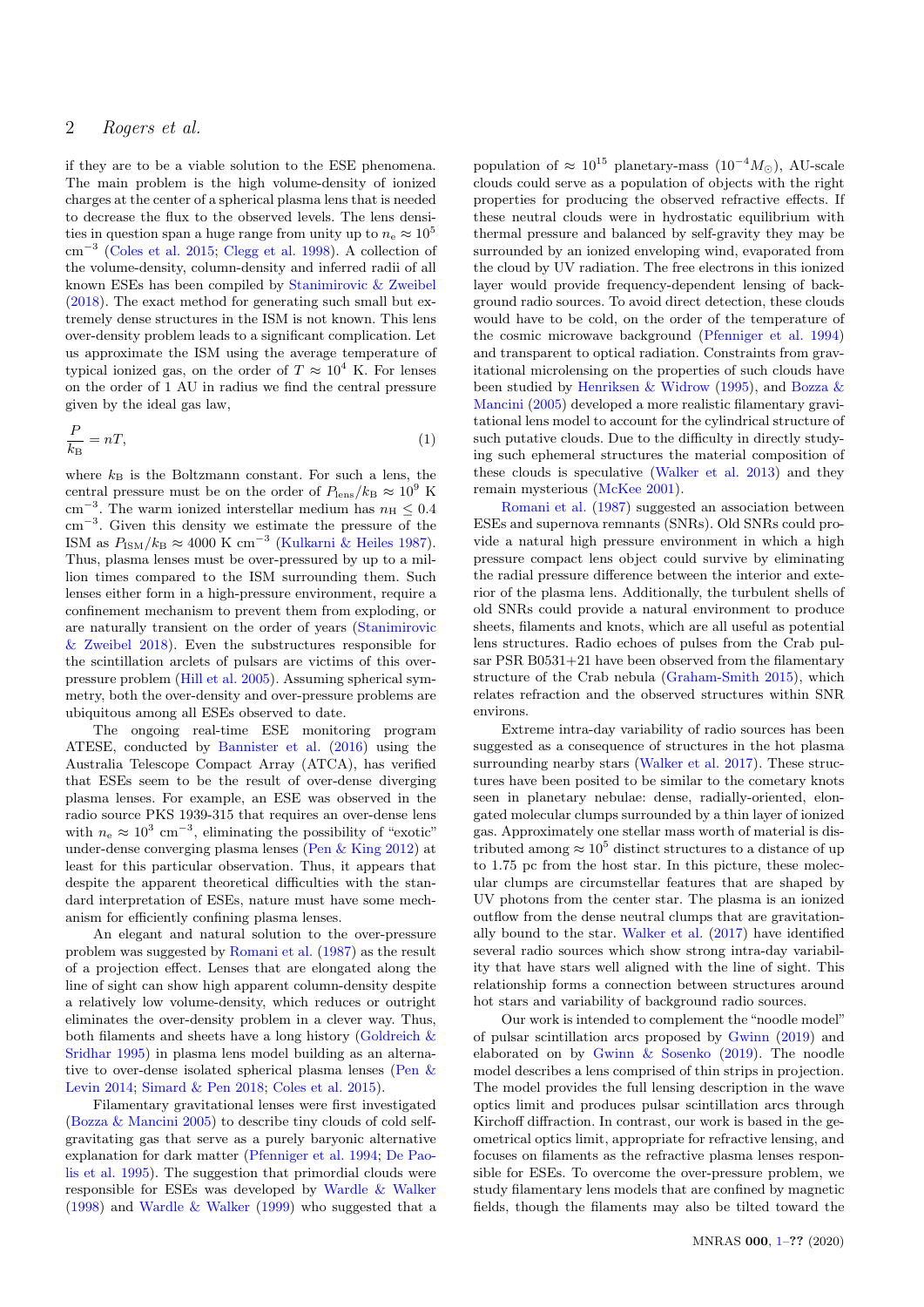observer. In Section [2](#page-2-0) we develop the background of plasma lensing and in Section [3,](#page-3-0) we compare the differences between spherical and cylindrical plasma lens models. In Section [4,](#page-4-0) we will use the theory developed to extend a theorem originally presented by Bozza  $\&$  Mancini [\(2005\)](#page-17-22) which shows that a source passing behind a cylindrical gravitational lens can perfectly mimic the passage of an identical source behind a spherical gravitational lens if the correct cylindrical lens density is used. We will investigate the applicability of this theorem to plasma lenses and examine the physicality of the solutions produced. In Section [5](#page-8-0) we follow [Gwinn](#page-17-28) [\(2019\)](#page-17-28) and [Suresh & Cordes](#page-18-6) [\(2019\)](#page-18-6) by including the effect of a magnetic field in our lens model. However, we generalize previous results to describe a filament confined by a helical magnetic field. Section [6](#page-9-0) describes a non self-gravitating model filament using magnetohydrodynamics (MHD) and includes an investigation of the filament lifetimes. We develop toy models in Section [7](#page-13-0) to give an example of the lensing effects that can occur from magnetically confined filaments. Finally, we provide further discussion and summarize our conclusions in Section [8.](#page-15-0)

## <span id="page-2-0"></span>2 THEORY

Here we will discuss the background of plasma lensing, which is closely related to the mathematics of gravitational lensing. For the remainder of this work we will use CGS units, following the plasma lens literature. After we discuss basic lens theory we will specialize to spherical and cylindrical Gaussian plasma lenses in Section [3.](#page-3-0) To begin, the phase difference caused by the lensing of rays through plasma is

$$
\Phi = \frac{2\pi}{\lambda} \int_{-\infty}^{\infty} (n-1) dz
$$
 (2)

where  $\lambda$  is the wavelength we are observing at. We consider the optical medium to be described by the index of refraction

$$
n^2 = 1 - \frac{\omega_e^2}{\omega^2}.\tag{3}
$$

In the case of a cold, non-magnetized plasma we have the plasma frequency

$$
\omega_{\rm e}^2 = \frac{4\pi e^2 n_{\rm e}(r)}{m_{\rm e}}\tag{4}
$$

where  $n_e(r)$  is the volume-density of charges. In the limit that  $\omega$  is large compared to  $\omega_{\rm e}$ ,

$$
\Phi = -\frac{2\pi}{\lambda} \frac{1}{2\omega^2} \int_{-\infty}^{\infty} \omega_e^2 dz
$$
\n(5)

using  $\omega = 2\pi c/\lambda$  and the classical electron radius  $r_e$  $e^2/m_e c^2$  we simplify to find

$$
\Phi = -\lambda r_{\rm e} \int_{-\infty}^{\infty} n_{\rm e}(r) dz.
$$
\n(6)

Finally, we define the projected electron density along the line of sight (also known as dispersion measure, DM)

$$
N_{\rm e}(\boldsymbol{\theta}) = \int_{-\infty}^{\infty} n_{\rm e}(r) dz
$$
\n(7)

where we have projected the electron number volumedensity onto the lens plane and expressed the projected electron density (DM)  $N_e$  in the angular coordinates that describe the image positions on the plane of the sky,  $\theta =$  $(\theta_x, \theta_y)$ . With this definition, we have

$$
\Phi(\boldsymbol{\theta}) = -\lambda r_e N_e(\boldsymbol{\theta}).\tag{8}
$$

<span id="page-2-1"></span>Refractive lensing is described in the geometric optics limit using the reduced deflection angle

$$
\alpha = \nabla_{\theta} \Psi \tag{9}
$$

with the effective potential for plasma lenses in analogy with gravitational lensing [\(Tuntsov et al.](#page-18-7) [2016;](#page-18-7) [Er & Rogers](#page-17-6) [2018\)](#page-17-6)

$$
\Psi(\boldsymbol{\theta}) = \frac{\lambda^2}{2\pi} \frac{D_{ds}}{D_s D_d} r_e N_e(\boldsymbol{\theta})
$$
\n(10)

where  $D_d$  and  $D_s$  are the distances from the observer to the lens and the observer to the source, respectively. The distance between the lens and source is  $D_{ds}$ . With the lens potential, the thin lens equation is given by

$$
\beta = \theta - \alpha,\tag{11}
$$

where  $\beta = (\beta_x, \beta_y)$  are the coordinates that describe the position of the source.

In the following discussion we will neglect the mass of the filamentary structure. In the first half of the work we will consider the refraction occurring entirely due to cold nonmagnetized plasma. The strength of the lensing effect is set by the constant characteristic angular scale  $\theta_0$ , analogous to the angular Einstein radius in gravitational lensing. In general, the spherical and cylindrical cases (measured from the center of the filament) may have different scale angles, so throughout the text we will denote the spherical characteristic angular scale as  $A_s$  and the cylindrical characteristic angular scale as  $A_c$ . In general, we use Cartesian components on the lens plane, and denote the radial distance from the origin as

<span id="page-2-2"></span>
$$
\theta = \sqrt{\theta_x^2 + \theta_y^2}.\tag{12}
$$

Let the cylinder be oriented such that the long axis runs along the  $\theta_y$  direction on the plane of the sky. In this case, the deflection along the filament axis vanishes due to the symmetry of a very long filament. Such "extremely anisotropic models" were discussed by [Tuntsov et al.](#page-18-7) [\(2016\)](#page-18-7), in which case  $N_e = N_e(\theta_x)$ . Then

$$
\frac{\partial \Psi}{\partial \theta_y} = 0 \tag{13}
$$

and the thin lens equation is reduced to a one-dimensional deflection in the  $\theta_x$  direction,

$$
\beta_x = \theta_x - \alpha(\theta_x) = \theta_x - \frac{\mathrm{d}\Psi}{\mathrm{d}\theta_x} \tag{14}
$$

$$
\beta_y = \theta_y. \tag{15}
$$

The inverse magnification provided by a lens is given in terms of the Jacobian determinant of the thin lens equation. In this anisotropic case the magnification simplifies, such that the elements of the Jacobian become

$$
J = \begin{bmatrix} 1 - \frac{d\alpha}{d\theta_x} & 0\\ 0 & 1 \end{bmatrix},
$$
\n(16)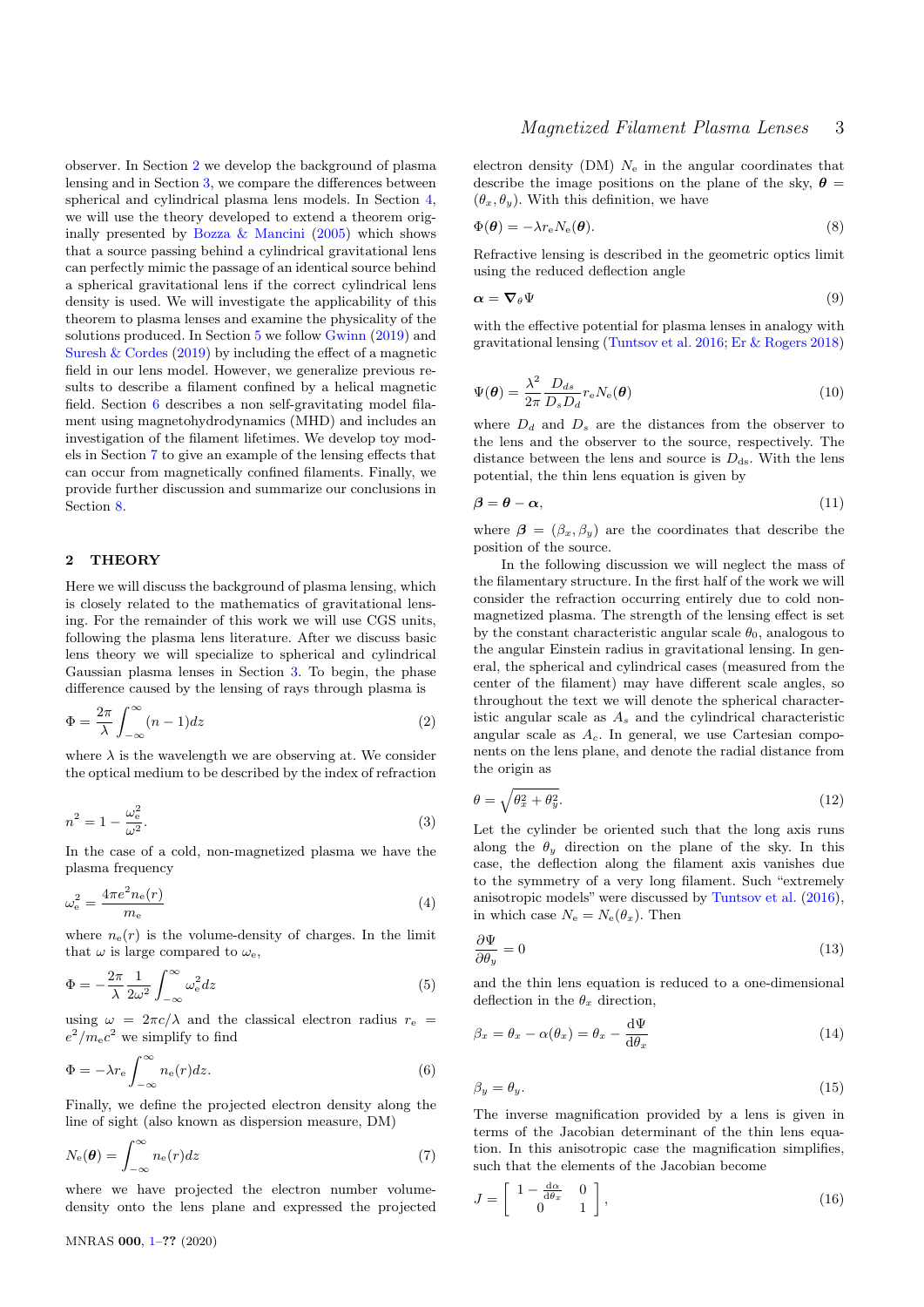which produces the magnification

$$
\mu = \frac{1}{\det(J)} = \frac{1}{1 - \frac{d\alpha}{d\theta x}}.\tag{17}
$$

The elements of the Jacobian can be expressed in terms of convergence and shear. These quantities depend on the effective lensing potential,

$$
\kappa(\theta_x) = \frac{1}{2} \nabla^2 \Psi(\theta_x)
$$
\n(18)

and

$$
\gamma_1 = \frac{1}{2} \left( \frac{\partial^2 \Psi}{\partial \theta_x^2} - \frac{\partial^2 \Psi}{\partial \theta_y^2} \right)
$$
(19)

$$
\gamma_2 = \frac{\partial^2 \Psi}{\partial \theta_x \partial \theta_y} \tag{20}
$$

with  $\gamma = \sqrt{\gamma_1^2 + \gamma_2^2}$  the shear magnitude. For a filament lens, we have

$$
\kappa(\theta_x) = \gamma_1 = \frac{1}{2} \frac{\mathrm{d}\alpha}{\mathrm{d}\theta_x} \tag{21}
$$

with  $\gamma_2 = 0$ .

## <span id="page-3-0"></span>3 THE EFFECT OF GEOMETRY

The change from spherical to cylindrical geometry introduces far-reaching consequences in the imaging and magnification behaviour of filament lenses. In this section we will compare and contrast the differences between the lensing effects of spherical and cylindrical lenses that have Gaussian density profiles. In order to compare these two distinct lens geometries fairly, we will assume both the spherical and cylindrical lens systems are configured with identical system geometry such that the distance between source and lens  $D_{ds}$ , the distance between observer and lens  $D_{d}$ , and the distance between the observer and source  $D_s$  are the same for both lenses. Moreover, we also assume that both lenses are being observed at the same wavelength  $\lambda$ . Then the only difference between the cylindrical and spherical critical lens radii  $A_c$  and  $A_s$  are due to the analogously defined peak projected electron densities,

$$
A_i^2 = \lambda^2 \frac{1}{2\pi} \frac{D_{ds}}{D_d D_s} r_e N_{0i}
$$
\n
$$
(22)
$$

where  $N_{0s}$  and  $N_{0c}$  are the maximum projected electron density of the spherical and the filament lenses, respectively.

As discussed at length in [Gwinn](#page-17-28) [\(2019\)](#page-17-28), a filament with moderate charge volume-density that is slanted toward the line of sight can produce a substantial projected charge column-density on the lens plane. In this configuration, the effective column density to an observer appears to change due to the projection of the cylinder lens,

$$
\int_{-\infty}^{\infty} n_{\rm e} dz \to \int_{-\infty}^{\infty} n_{\rm e} \csc(i) dz \tag{23}
$$

where  $i$  is the angle of inclination between the long axis of the filament and the line of sight, normal to lens plane. Projection does not change the properties of the cylinder lens except for the apparent charge column-density within it. This provides an elegant, straightforward solution to the lens over-density and over-pressure problems [\(Romani et al.](#page-17-19) [1987\)](#page-17-19).

#### 3.1 Spherical Gaussian Plasma Lens

Spherical lenses are naturally described in polar coordinates on the plane of the sky. For the spherical lens, we use the radial angular distance  $\theta = \sqrt{\theta_x^2 + \theta_y^2}$  on the lens plane and  $\beta$  on the source plane. Poisson's equation gives a relationship between the lens potential and convergence,

$$
\nabla^2 \Psi(\theta) = 2\kappa(\theta). \tag{24}
$$

Making use of the connection between the deflection angle and lens potential, we get

$$
\nabla \cdot \alpha = 2\kappa(\theta),\tag{25}
$$

and with the definition of the divergence in polar coordinates we write the radial component as

$$
\nabla \cdot \alpha = \frac{1}{\theta} \frac{\partial}{\partial \theta} (\theta \alpha) \tag{26}
$$

Generally, lenses with spherical symmetry have a radial deflection angle that can be written in terms of the spherical convergence  $\kappa_s$ ,

$$
\alpha = \frac{2}{\theta} \int_0^{\theta} \kappa_s(\theta') \theta' d\theta'.
$$
\n(27)

<span id="page-3-1"></span>A general spherical lens produces a magnification given by

$$
\mu_s^{-1} = \frac{\beta}{\theta} \left( \frac{d\beta}{d\theta} \right). \tag{28}
$$

To use the expressions developed above we must choose a particular form for the projected electron density  $N_{e}$  (the lens DM) across the plane of the sky. For a general exponential spherical lens, we choose

$$
N_{\rm e}(\theta) = N_{0s} \exp\left(-\frac{\theta^h}{h\sigma^h}\right) \tag{29}
$$

where  $N_{0s}$  is the central density of this spherical lens, h the power-index and  $\sigma$  the width of the exponential lens. From this, we have the effective lens potential

$$
\psi = A_s^2 \exp\left(-\frac{\theta^h}{h\sigma^h}\right). \tag{30}
$$

From this, all the other properties of the general exponential lens can be found including the spherical convergence,

$$
\kappa_s(\theta) = A_s^2 \left(\frac{\theta^h}{\sigma^h} - h\right) \frac{\theta^{h-2}}{2\sigma^h} \exp\left(-\frac{\theta^h}{h\sigma^h}\right)
$$
(31)

and shear

$$
\gamma_s(\theta) = \left(h - 2 - \frac{\theta^2}{\sigma^2}\right) A_s^2 \frac{\theta^{h-2}}{2\sigma^h} \exp\left(-\frac{\theta^h}{h\sigma^h}\right) \tag{32}
$$

which agrees with eqs. 49 and 50 in Er  $\&$  Rogers [\(2018\)](#page-17-6). In this expression, the power-index  $h$  determines how fast the lens convergence changes as a function of radial distance from the lens centre. Such an exponential lens has inverse magnification

$$
\mu^{-1} = 1 + \frac{hA_s^2}{\sigma^h} \theta^{h-2} \left( 1 - \frac{\theta^h}{h\sigma^h} \right) e^{-\frac{\theta^h}{h\sigma^h}} + \frac{A_s^4}{\sigma^{2h}} \theta^{2(h-2)} \left( h - 1 - \frac{\theta^h}{\sigma^h} \right) e^{-2\frac{\theta^h}{h\sigma^h}}.
$$
\n(33)

The spherical Gaussian plasma lens has  $h = 2$  where

$$
\alpha(\theta) = -A_s^2 \frac{\theta}{\sigma^2} \exp\left(-\frac{\theta^2}{2\sigma^2}\right)
$$
\n(34)

MNRAS 000, [1–](#page-0-0)?? (2020)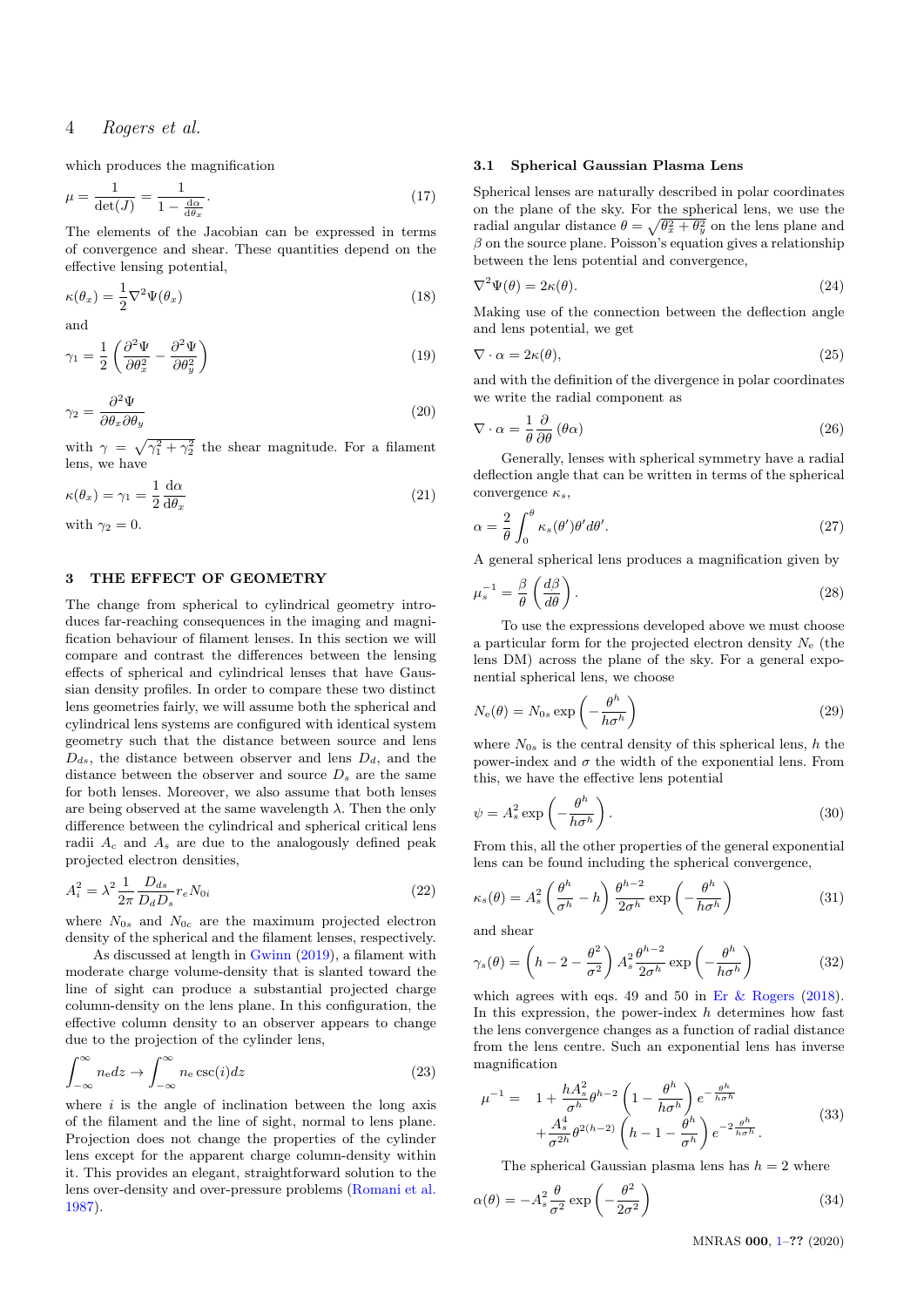<span id="page-4-2"></span>with convergence

$$
\kappa_s(\theta) = A_s^2 \left(\frac{\theta^2}{\sigma^2} - 2\right) \frac{1}{2\sigma^2} \exp\left(-\frac{\theta^2}{2\sigma^2}\right) = A_s^2 \Sigma_s(\theta) \qquad (35)
$$

where we have used  $\Sigma_s(\theta)$  as the scaled spherical convergence. The shear is given by

$$
\gamma_s(\theta) = -\left(\frac{\theta^2}{\sigma^2}\right) \frac{A_s^2}{2\sigma^2} \exp\left(-\frac{\theta^2}{2\sigma^2}\right) \tag{36}
$$

giving the Gaussian plasma lens magnification,

$$
\mu_s^{-1} = 1 + \frac{2A_s^2}{\sigma^2} \left( 1 - \frac{\theta^2}{2\sigma^2} \right) e^{-\frac{\theta^2}{2\sigma^2}} + \frac{A_s^4}{\sigma^4} \left( 1 - \frac{\theta^2}{\sigma^2} \right) e^{-\frac{\theta^2}{\sigma^2}}.
$$
\n(37)

The imaging properties of the spherical Gaussian lens depend on the characteristic scale angle of the lens  $A_s$  and the width of the lens  $\sigma$ . In fact, it can be shown that there exists a critical lens width [\(Er & Rogers](#page-17-6) [2018\)](#page-17-6), such that

$$
\sigma_{\rm crit} = \frac{A_s}{\sqrt{\frac{\exp(3/2)}{2}}}.\tag{38}
$$

Sub-critical Gaussian lenses that have  $\sigma < \sigma_{\rm crit}$  do not produce any caustics, so there is no multiple imaging. As the width increases above this critical limit, two caustics appear, and the super-critical Gaussian lens produces three images. An example of multiple imaging from a super-critical spherical Gaussian lens is shown in the top panels of Figure [1](#page-5-0) as thick gray lines. The bottom row shows the corresponding position of the circular source. In this work we exclusively consider point sources, but the circular source contours show the effect of the lens very clearly.

#### <span id="page-4-3"></span>3.2 Cylindrical Gaussian Plasma Lens

An extended filament lens produces substantial differences from a spherical lens due the lens geometry. The filament itself is a long cylinder, such that the projected profile defines a stripe on the lens plane. Due to symmetry it is most convenient to use Cartesian coordinates on the lens plane, with the axis of the cylinder lens in the  $\theta_y$  direction. Therefore, the deflection produced by the lens is one-dimensional, and we need only consider the  $\theta_x$  position on the lens plane, and  $\beta_x$  on the source plane. Since the  $\theta_y$  coordinate is irrelevant for this lens geometry we will neglect it altogether when dealing with cylindrical lenses and set  $\beta_y = \theta_y = 0$  for convenience. In Cartesian coordinates, we have

$$
\nabla \cdot \alpha = \frac{\partial \alpha_x}{\partial \theta_x}.
$$
\n(39)

Giving the filament convergence  $\kappa_c = A_c^2 \Sigma_c$ , where  $\sigma_c(\theta_x)$  is the scaled convergence of the cylindrical filament lens. Here,  $A_c$  sets the angular scale of the lens. Note the similarity with the gravitational lens expression in terms of the linear mass density  $\lambda = M/L$ , where L is the length of the filament, as used in [Bozza & Mancini](#page-17-22) [\(2005\)](#page-17-22). Equation [39](#page-4-1) gives the deflection angle of the cylinder lens,

$$
\alpha(\theta_x) = 2A_c^2 \int_0^{\theta_x} \Sigma_c(\theta_x') d\theta_x'. \tag{40}
$$

As an example, the cylindrical exponential lens gives the deflection angle

$$
\alpha(\theta_x) = -A_c^2 \frac{\theta_x^{h-1}}{\sigma^h} \exp\left(-\frac{\theta_x^h}{h\sigma^h}\right).
$$
\n(41)

The scaled convergence is

$$
\Sigma_c = \left(\frac{\theta_x^h}{\sigma^h} - h + 1\right) \frac{\theta_x^{h-2}}{2\sigma^h} \exp\left(-\frac{\theta_x^h}{h\sigma^h}\right),\tag{42}
$$

which contains an extra term compared to the spherical convergence of an exponential lens (eq. [35\)](#page-4-2). In the gravitational lens case, the lens convergence is interpreted as the projection of the mass distribution on the plane of the sky (the lens plane) and is a positive definite quantity. However, plasma lenses are capable of diverging lens behaviour, which implies the convergence can have both positive (converging) and negative (diverging) regions, and thus the convergence can no longer be interpreted as the projected mass for gravitational lenses (electron density for plasma lenses). A filament lens with a cylindrical Gaussian density profile  $(h = 2)$  gives the deflection angle

$$
\alpha(\theta_x) = -A_c^2 \frac{\theta_x}{\sigma^2} \exp\left(-\frac{\theta_x^2}{2\sigma^2}\right),\tag{43}
$$

<span id="page-4-4"></span>with filament magnification given by

$$
\mu_c^{-1} = \left(\frac{d\beta_x}{d\theta_x}\right) = 1 - 2A_c^2 \sigma_c \left(\theta_x\right) \tag{44}
$$

and the convergence  $\kappa_c(\theta_x) = A_c^2 \Sigma_c(\theta_x)$  with

$$
\Sigma_c = \left(\frac{\theta_x^2}{\sigma^2} - 1\right) \frac{1}{2\sigma^2} \exp\left(-\frac{\theta_x^2}{2\sigma^2}\right).
$$
 (45)

To demonstrate the imaging properties of a cylindrical Gaussian plasma lens, we show an example of multiple imaging from a super-critical Gaussian lens in fig. [1.](#page-5-0) The top panels of the figure show the effect of the cylinder lens on a circular source plotted in thin black lines. The corresponding position of the circular source is shown in the panels on the bottom row.

#### <span id="page-4-0"></span>4 SPHERICAL-CYLINDRICAL LENS DEGENERACY

<span id="page-4-1"></span>Let us compare the refractive effects of the spherical and cylindrical lenses. We follow the basic approach of [Bozza](#page-17-22) [& Mancini](#page-17-22) [\(2005\)](#page-17-22) and will not consider lensing events in which sources cross caustics in the source plane. For the remainder of this section we restrict ourselves to sub-critical Gaussian lenses. However, as in the gravitational lens case, the theorem can be extended to include multiple imaging. See the appendix of Bozza  $\&$  Mancini [\(2005\)](#page-17-22) for details.

<span id="page-4-5"></span>In this section our analysis relies on specifying the source and image positions, as well as the magnification produced by both spherical and cylindrical lenses individually. To keep our notation clear, we label all quantities related to the cylindrical lens with a subscript  $c$  and all quantities related to the spherical lens with the subscript s. For example in this notation, a radial angular distance on the lens plane is given by  $\theta_s = \sqrt{\theta_{sx}^2 + \theta_{sy}^2}$ , whereas the cylinder lens in Cartesian coordinates has simply  $\theta_c = \theta_{cx}$  since the  $\theta_{cy}$ 

MNRAS 000, [1–](#page-0-0)?? (2020)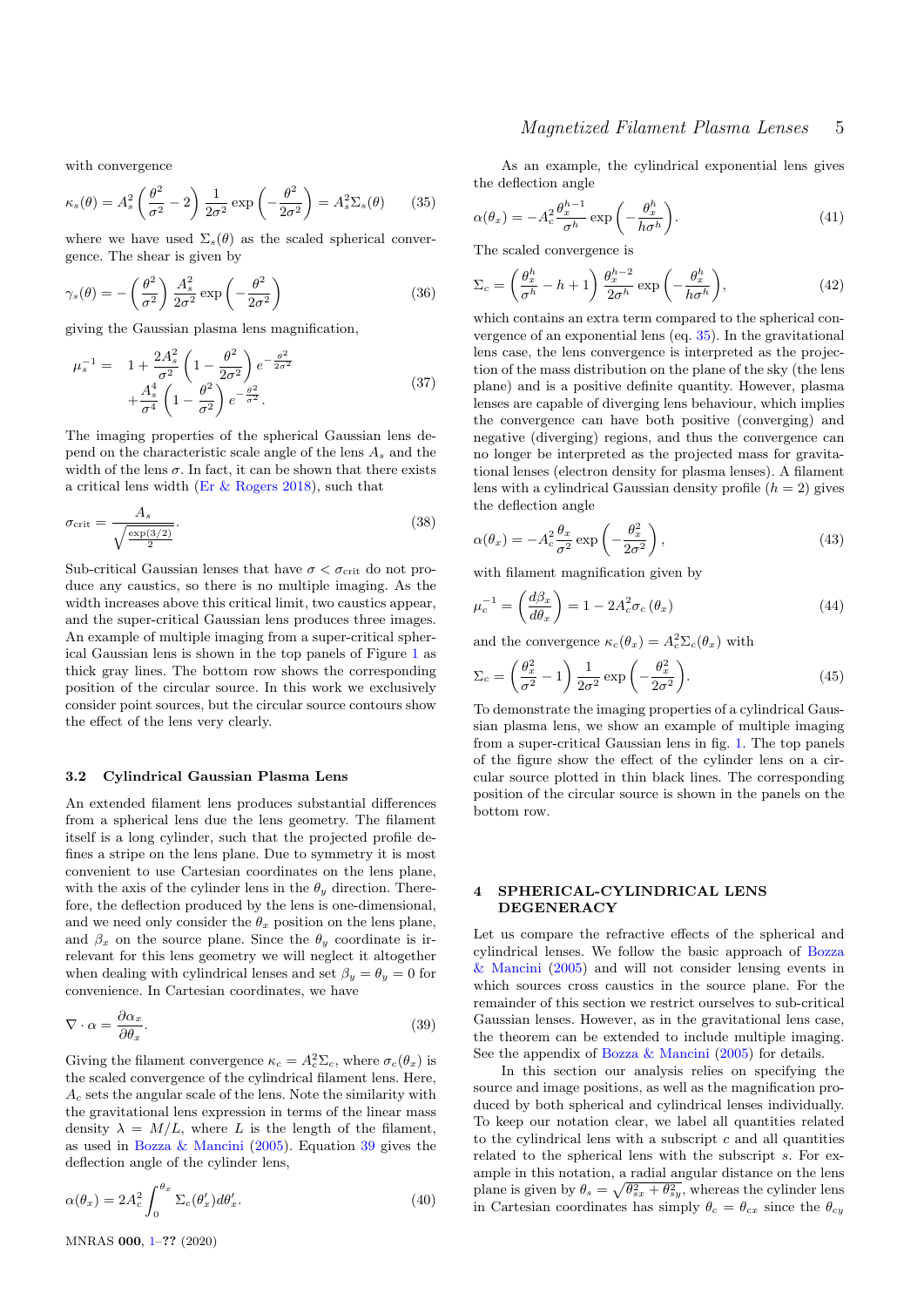

Figure 1. Two examples of a super-critical Gaussian lens in spherical and cylindrical geometries. The source plane is shown in the panels on the bottom row. The lenses each act on a source comprised of a center point, and surrounded by concentric circles to emphasize the action of the lens. Both lenses produce two caustics on the source plane, shown as dashed and dash-dotted lines for the spherical lens and dotted lines for the cylindrical lens. The source is placed at  $\beta_x = 1.34, 1.60, 1.86$  from left column to right column, respectively. The source contours are shown in thick gray and thin black lines. The corresponding images and critical curves are shown in the image plane, on the top row of panels. The image contours are shown as thick gray lines (spherical lens) and thin black lines (cylindrical lens). We have chosen lenses with  $A_c = A_s = 1$  in arbitrary units to emphasize the difference geometry makes on producing lensed images. Both lenses have width  $\sigma = 1/2.5$ .

coordinate is irrelevant for cylindrical lenses as discussed in Section [3.2.](#page-4-3)

We seek a condition on our cylindrical lens for which

$$
\mu_c(\theta_c(\beta_c)) = \mu_s(\theta_s(\beta_s)).\tag{46}
$$

Using the definitions of spherical and cylindrical magnification in eqs. [28](#page-3-1) and [44](#page-4-4) respectively, we will derive an expression for the convergence that gives our cylindrical lens a magnification that identically matches the magnification of a spherical lens. This establishes an important degeneracy between spherical and cylindrical gravitational lenses. However, as we shall see, the required cylindrical convergence may not correspond to a physically realistic plasma filament. Regardless, we extend this theorem from gravitational to plasma lenses here.

<span id="page-5-2"></span>If we let

$$
A_c^2 \Sigma_c(\theta_c) = \frac{1}{2} \left( 1 - \frac{1}{\mu_s(\theta_s(\theta_c))} \right),\tag{47}
$$

then our cylindrical plasma filament can match a spherical plasma lens provided we could relate the position of an image formed behind a spherical lens in terms of the corresponding

<span id="page-5-0"></span>image position of a source behind the cylindrical lens, ie  $\theta_s(\theta_c)$ .

Let an object passing behind a spherical lens have velocity  $v_s$  in the x-direction, such that the x-component of the trajectory is  $\beta_{sx} = v_s t$  with the impact parameter  $\beta_{su} = b$ . We define the distance of a source from the lens center on the source plane as

<span id="page-5-1"></span>
$$
\beta_s^2 = b^2 + v_s^2 t^2. \tag{48}
$$

Now, let an identical object pass behind the cylindrical lens with speed  $v_c$ , giving  $\beta_{cx} = v_c t$ . There is no corresponding impact parameter for the cylindrical lens since all linear source trajectories that pass behind the cylinder lens cross the symmetry axis (analogous to passing through the origin of a spherical lens). Let us find the time  $t$  in terms of the source position behind the cylindrical lens,

$$
t = \frac{\beta_{\rm c}}{v_{\rm c}}.\tag{49}
$$

We use this expression to eliminate  $t$  in eq. [48,](#page-5-1) giving

$$
\beta_s^2 = \beta_{\rm sx}^2 + \beta_{\rm sy}^2 = b^2 + r_{\rm v}^2 \beta_{\rm c}^2.
$$
\n(50)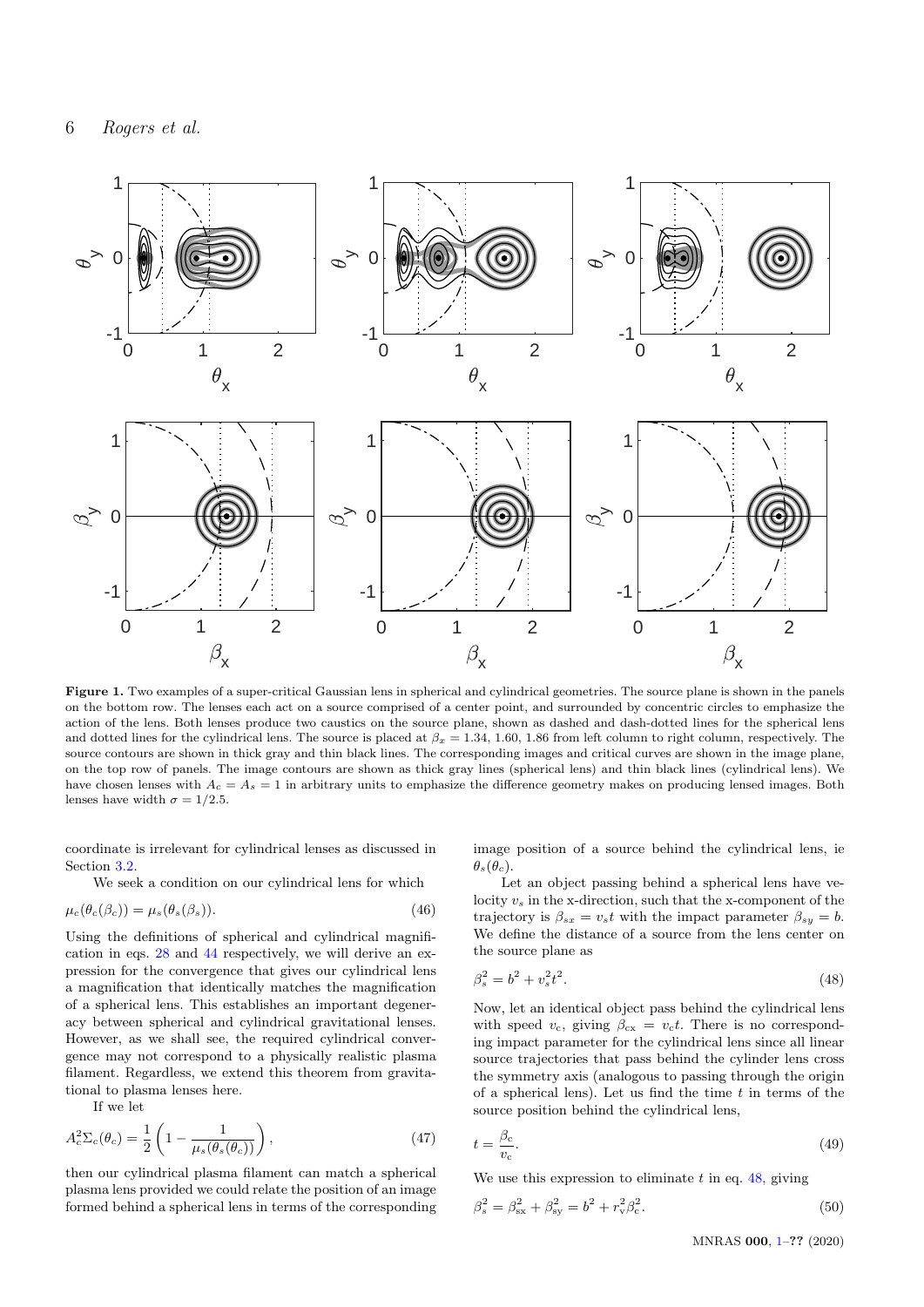with  $r_{\rm v} = v_{\rm s}/v_{\rm c}$ . Re-arranging we find

$$
\beta_{\rm c} = \pm \frac{\left(\beta_{\rm s}^2 - b^2\right)^{\frac{1}{2}}}{r_{\rm v}}.\tag{51}
$$

Taking the derivative of this expression yields

$$
\frac{\mathrm{d}\beta_{\rm c}}{\mathrm{d}\theta_{\rm c}} = \pm \frac{\beta_{\rm s}}{(\beta_{\rm s}^2 - b^2)^{\frac{1}{2}}} \frac{1}{r_{\rm v}} \frac{\mathrm{d}\theta_{\rm s}}{\mathrm{d}\theta_{\rm c}} \frac{\mathrm{d}\beta_{\rm s}}{\mathrm{d}\theta_{\rm s}}.
$$
\n(52)

Using the equality of the spherical and cylindrical magnification to eliminate the derivatives gives

$$
\frac{\mathrm{d}\beta_{\mathrm{c}}}{\mathrm{d}\theta_{\mathrm{c}}} = \frac{\beta_{\mathrm{s}}}{\theta_{\mathrm{s}}} \frac{\mathrm{d}\beta_{\mathrm{s}}}{\mathrm{d}\theta_{\mathrm{s}}}
$$
(53)

<span id="page-6-0"></span>and we are left with

$$
\frac{\mathrm{d}\theta_{\mathrm{s}}}{\mathrm{d}\theta_{\mathrm{c}}} = \pm \frac{r_{\mathrm{v}}}{\theta_{\mathrm{s}}} \left(\beta_{\mathrm{s}}^2 - b^2\right)^{\frac{1}{2}}.\tag{54}
$$

This expression relates the image positions from a spherical lens  $\theta_s$  to those produced by a cylinder lens  $\theta_c$ . We use the solution of this differential equation,  $\theta_s(\theta_c)$ , to evaluate eq. [47.](#page-5-2)

The solution of the differential equation (eq. [54\)](#page-6-0) is shown in the top panel of fig. [2](#page-6-1) as a function of impact parameter, with  $b = 0$  (solid line),  $b = 1$  (dotted line) and  $b = 2$  (dashed line). The initial conditions for the solutions shown in the figure are the images of a source at a given impact parameter,  $\theta_{s}(0) = \beta_{s}^{-1}(b)$ . Even in the case of a sub-critical lens, the image position of the source is modified slightly from its vacuum position  $\theta_s(0) = b$ . The difference between the unlensed and lensed image positions decrease as the impact parameter of the source is increased. In the center panel of fig. [2](#page-6-1) we compare the spherical and cylindrical magnifications  $\mu_c$  and  $\mu_s$  (though the two light curves are indistinguishable from one another), and in the lower panel the cylindrical convergence  $\kappa_c$ .

Keeping in mind that we have restricted ourselves to non-caustic crossing lensing events, we can use the spherical lens magnification at the origin (impact parameter  $b = 0$ ) to get an estimate of the lensing convergence there. For a sub-critical lens without any caustics, a source at the origin produces a demagnified image there. However, the plasma lensing case is somewhat more subtle than the gravitational lens case. First, we write the spherical magnification in terms of the convergence and shear [\(Narayan & Bartelmann](#page-17-30) [1995\)](#page-17-30),

<span id="page-6-1"></span>
$$
\mu_s^{-1}(0) = (1 - \kappa_s(0))^2 - \gamma_s^2(0). \tag{55}
$$

with  $\gamma_s(0) = 0$ . Using the expression in eq. [47,](#page-5-2) we find the scaled filament convergence,

$$
\Sigma_{\rm c}(0) = \frac{1}{2A_{\rm c}^2} (1 - (1 - \kappa_{\rm s}(0))^2)
$$
\n(56)

Simplifying this expression we find

$$
\Sigma_{\rm c}(0) = \frac{\kappa_{\rm s}(0)}{A_{\rm c}^2} \left(1 - \frac{\kappa_{\rm s}(0)}{2}\right) \tag{57}
$$

Now, let us write the cylindrical scale length as some multiple of the spherical scale length,  $A_c^2 = \Lambda A_s^2$ . These scales quantify the strength of the lenses and do not rely on the



Figure 2. Top panel: The solution to the differential equation [54](#page-6-0) showing the relationship  $\theta_s(\theta_c)$ . We use a relative lens speed  $r_v = 1/2$  for impact parameters  $b = 0$  (solid line),  $b = 1$  (dotted line),  $b = 2$  (dashed line). We use this plotting scheme to distinguish the impact parameters in all three plots. Middle panel: The magnification in spherical  $\mu_s$  (thick gray line) and cylindrical coordinates  $\mu_c$  (black lines) as a function of time for the three impact parameters in the top panel. All curves are indistinguishable from one another. Bottom Panel: Cylindrical lens  $(i = c)$ convergence  $\kappa_c$  plotted against  $\theta_c$  assuming the three impact parameters (black lines) and spherical lens  $(i = s)$  convergence  $\kappa_s$ (thick gray line) for  $b = 0$ , plotted against  $\theta_s(\theta_c)$ . We have labelled the axes as  $\kappa_i$  and  $\theta_i$  since we plot both cylindrical and MNRAS 000, 1-?? (2020) spherical quantities on this plot.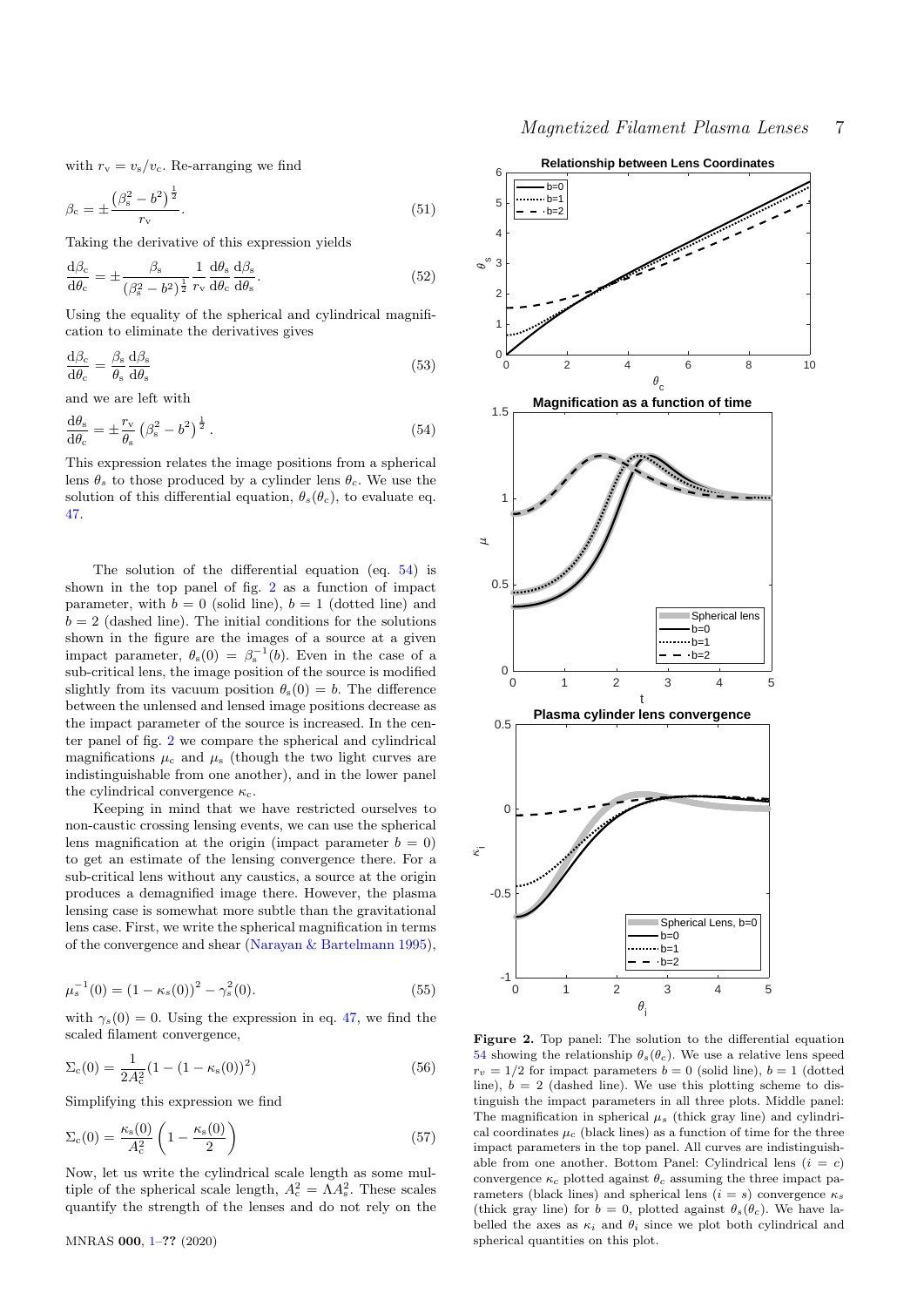<span id="page-7-0"></span>particular geometry. Therefore, we simplify the previous expression to find,

$$
\Sigma_{c}(0) = \frac{\Sigma_{s}(0)}{\Lambda} \left( 1 - \frac{A_{s}^{2} \Sigma_{s}(0)}{2} \right)
$$
\n(58)

which is totally general without any definition yet specified for  $\Sigma_c(\theta_c)$  and  $\Sigma_s(\theta_s)$ . The above expression shows that there exists a critical ratio of the squares of scale angles between the spherical and cylindrical plasma lens models,

$$
\Lambda_{\rm crit} = 1 - \frac{A_s^2 \Sigma_s(0)}{2}.
$$
\n(59)

This critical value determines when the cylinder will have a larger central convergence compared to the spherical model. From eq. [58,](#page-7-0) we see that when  $\Lambda = \Lambda_{\rm crit}$ , the central convergence of spherical and cylindrical lens are equal to one another,  $\Sigma_c(0) = \Sigma_s(0)$ . Using the convergence for our particular choice of Gaussian lens, we find from eq. [35](#page-4-2) the spherical convergence at the center of the lens,

$$
\kappa_{\rm s}(0) = -\frac{A_{\rm s}^2}{\sigma^2},\tag{60}
$$

which gives the critical ratio

$$
\Lambda_{\rm crit} = 1 + \frac{A_{\rm s}^2}{2\sigma^2}.\tag{61}
$$

Below this limit,  $\Lambda < \Lambda_{\rm crit}$ , the cylindrical lens will have higher magnitude scaled convergence (ie, more negative) than a spherical model. When  $\Lambda = \Lambda_{\rm crit}$ , the central convergence of both models are equal. Above the critical limit,  $\Lambda > \Lambda_{\rm crit}$ , and the cylinder has a smaller in magnitude (ie, more positive) convergence than the spherical lens. These cases are demonstrated in fig. [3.](#page-7-1) Similar to the gravitational case studied by Bozza  $\&$  Mancini [\(2005\)](#page-17-22), the required lensing convergence of the cylindrical lens decreases further for non-zero impact parameter.

#### 4.1 Physicality of Solutions

We have shown above that given a source passing behind a spherical plasma lens with any impact parameter, we can find a cylindrical projected charge density that will produce an identical magnification as the spherical lens. However, in practice we must examine the solutions that this theorem produces to ensure they are physically realistic. In fact, our numerical results show that the difference between plasma lenses and gravitational lenses are substantial in this regard. In the gravitational lens version of this theorem, [Bozza &](#page-17-22) [Mancini](#page-17-22) [\(2005\)](#page-17-22) show that the filament gravitational lens always requires less central mass density than the equivalent spherical gravitational lens models. With gravitational lenses the convergence is interpreted as the projected lens mass density, which is always a positive quantity that produces converging lens magnification. With plasma lenses, both converging (magnifying) and diverging (demagnifying) lensing behaviour is seen, depending on the relative position of source, lens and observer. Since a plasma lens acts like a diverging lens at certain positions on the lens plane, the convergence at these positions must be negative. For plasma lenses, the convergence is not interpreted as the projected lens density as it is for gravitational lenses, instead it is the lens potential that depends on the projected charge density (DM). This is a significant difference between gravitational



<span id="page-7-1"></span>Figure 3. Critical behaviour of Λ. This plot shows the convergence of the spherical plasma lens as a solid gray line. The cylinder lens with  $\Lambda < \Lambda_{\text{crit}}$  (dotted line) has a larger convergence (in magnitude) than the spherical lens. The critical-convergence cylinder lens has  $\Lambda = \Lambda_{\text{crit}}$  (solid black line) and matches the spherical convergence at the center of the lens. The cylinder lens with  $\Lambda > \Lambda_{\text{crit}}$  and has a lower central convergence than the spherical model.

lenses and plasma lenses. Additionally, while negative densities are forbidden in gravitational lensing, negative DM is interpreted as an under-dense region of plasma, and allows for converging lensing to occur. To find the effective lens potential we must use the deflection angle, which is the gradient of the lens potential, eq. [9.](#page-2-1) For the cylinder lens we can write simply

$$
\Psi(\theta_c) = \int_0^{\theta_c} \alpha(\theta_c') d\theta_c' \tag{62}
$$

Since we find the deflection angle using eq. [40](#page-4-5) for our derived convergence  $\Sigma_c$  from eq. [47,](#page-5-2) we can numerically integrate to find the cylindrical lens potential  $\Psi(\theta_c)$ , which depends directly on the lens DM. For all of the impact parameters we have tested, our cylindrical lens potential always contains features that are difficult to interpret physically. For example, the  $b = 0$  and  $b = 1$  solutions near the origin closely match the spherical Gaussian lens potential,

$$
\Psi(\theta_s) = A_s^2 \exp\left(-\frac{\theta_s^2}{2\sigma^2}\right) \tag{63}
$$

however the cylindrical density profile for these impact parameters plunge and quickly become negative. This represents an over-dense filament, with an under-dense surrounding environment that contributes an increasing converging effect, even far from the lens. As the impact parameter increases, the tail of this function also increases such that at  $b = 2$ , we find a cylinder lens density that drops to a local minimum before rising with distance from the filament. The lens potentials for the spherical lens and the cylinders to reproduce  $b = 0$ ,  $b = 1$  and  $b = 2$  lenses are shown in fig. [4.](#page-8-1)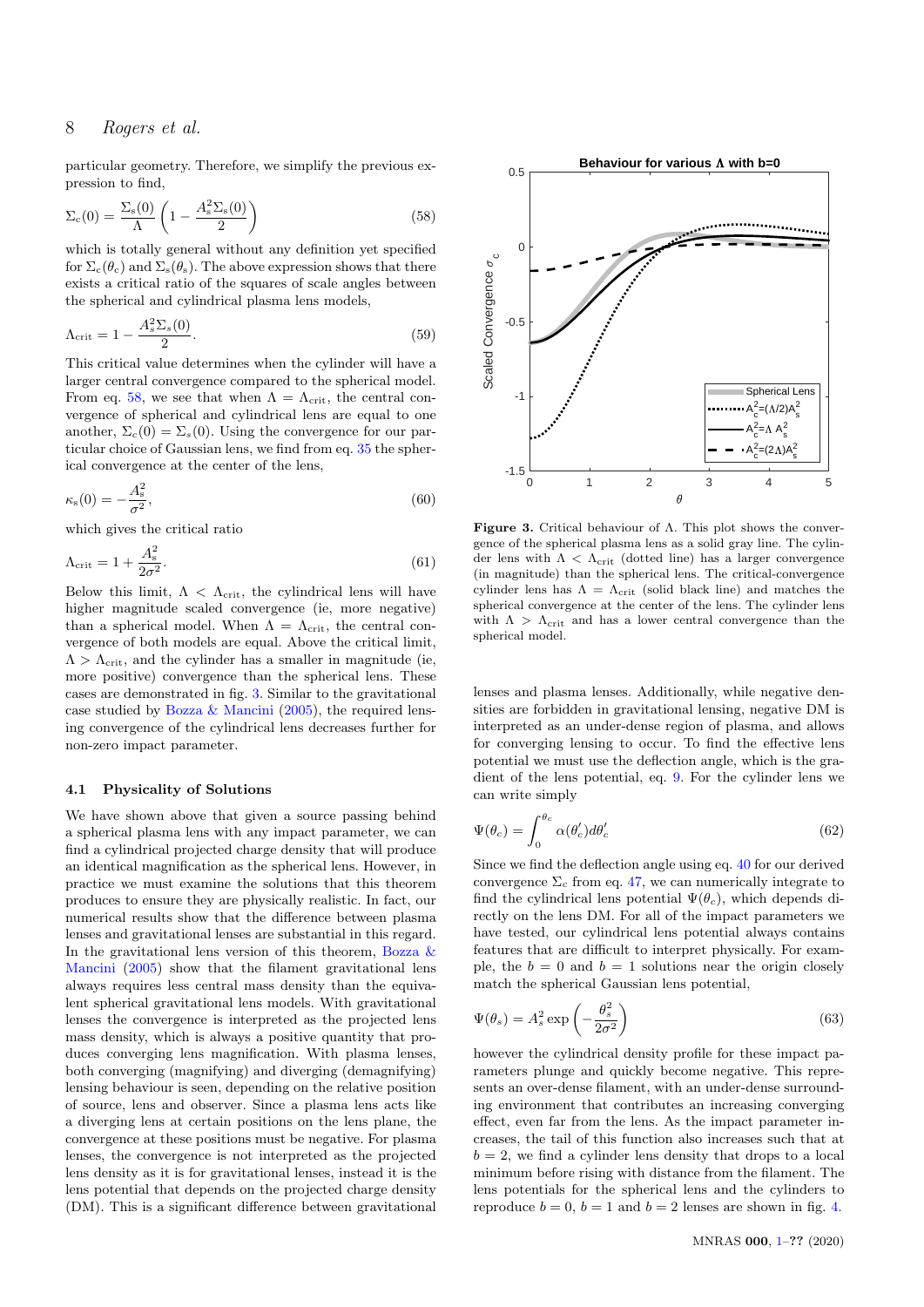

Figure 4. We show the lens potentials for the spherical Gaussian lens (thick gray line) plotted against  $\theta_s(\theta_c)$ , and the equivalent cylinder lens for a source with the impact parameters  $b = 0, 1, 2$ (black lines) plotted against  $\theta_c$ . We have labelled the axes with the subscript  $i$  since we plot both cylindrical and spherical quantities on this plot. The horizontal thin black line is the axis, showing that the cylindrical solutions can be negative or growing with distance from the origin, both behaviours demonstrating unphysical characteristics.

While the theorem does produce numerical solutions that demonstrate the spherical-cylindrical degeneracy for plasma lenses, the solutions are not physically plausible. Thus, we find it unlikely that physical filamentary plasma lenses oriented perpendicular to the line of sight could reproduce the magnification of spherical plasma lenses, despite the result for gravitational lenses. Hence, cylindrical plasma lenses viewed perpendicular to the axis should produce magnification patterns distinct from spherical lenses. Of course, there is a simple geometric way for a cylindrical lens to match a spherical lens, which is by projection. If a finite-length filament with circular cross-section is viewed end-on or at a low inclination with respect to the line of sight, it will appear similar to a dense sphere in projection.

#### <span id="page-8-0"></span>5 MAGNETIZED FILAMENTS AS PLASMA LENSES

To include a magnetic field in a plasma lens, we must use the magnetized index of refraction to determine the phase added to a wave due to passage through the lens,

$$
\Phi = \frac{2\pi}{\lambda} \int_{-\infty}^{\infty} (n-1) dz
$$
\n(64)

as in eq. [2,](#page-2-2) except now we follow Suresh  $\&$  Cordes [\(2019\)](#page-18-6) and make use of the index of refraction that includes a contribution from the magnetic field

$$
n^2 \approx 1 - \left(\frac{\omega_e}{\omega}\right)^2 \left(\frac{1}{1 \pm \frac{\omega_B}{\omega}}\right) \tag{65}
$$

where the electron cyclotron frequency is

$$
\omega_{\rm B} = \frac{e|B|}{m_{\rm e}c}.\tag{66}
$$

The  $+$  and  $-$  signs correspond to right and left-hand circular polarizations respectively. Following [Suresh & Cordes](#page-18-6) [\(2019\)](#page-18-6), we identify the right-handed circularly polarized wave as having positive helicity.

The effective lens potential, in analogy with gravitational lensing, is

$$
\Psi = -\frac{\lambda}{2\pi} \frac{D_{\rm ds}}{D_{\rm s} D_{\rm d}} \Phi \tag{67}
$$

such that for the magnetized filament, the phase factor is

$$
\Phi = -\lambda r_e DM \mp \lambda^2 RM,\tag{68}
$$

with the definitions of dispersion measure (DM)

$$
DM = \int_{-\infty}^{\infty} n_e(r) dz
$$
\n(69)

<span id="page-8-1"></span>and and rotation measure (RM)

 $\overline{R}$ 

<span id="page-8-4"></span>
$$
M = \frac{r_{\rm e}^2}{2\pi e} \int_{-\infty}^{\infty} n_{\rm e} B_{\parallel}(r,\phi,z) dz.
$$
 (70)

From here, we follow the usual derivation given in Section [2](#page-2-0) to arrive at the effective lens potential in analogy with gravitational lensing

<span id="page-8-3"></span>
$$
\Psi = \frac{\lambda^2}{2\pi} \frac{D_{\rm ds}}{D_{\rm s} D_{\rm d}} r_{\rm e} DM \pm \frac{\lambda^3}{2\pi} \frac{D_{\rm ds}}{D_{\rm s} D_{\rm d}} RM \tag{71}
$$

In terms of the lens plane coordinates, we write distance on the sky in terms of the angular coordinate  $D_d\theta$  and z the distance along the undeflected ray using the Born approximation for weak deflection. We calculate the deflection angle for a given  $n_e$  and **B**,

<span id="page-8-2"></span>
$$
\alpha = \frac{\lambda^2}{2\pi} \frac{D_{\text{ds}}}{D_{\text{s}} D_{\text{d}}} r_{\text{e}} \nabla_{\theta} \int_{-\infty}^{\infty} n_{\text{e}}(r) dz
$$
  
\n
$$
\pm \lambda^3 \frac{D_{\text{ds}}}{D_{\text{s}} D_{\text{d}}} \frac{r_{\text{e}}^2}{4\pi^2 \epsilon} \nabla_{\theta} \int_{-\infty}^{\infty} \left[ n_{\text{e}}(r) B_{||}(r, \phi, z) \right] dz
$$
 (72)

A positive  $B_{\parallel}$  means the magnetic field is pointing toward the observer, while a field that points away is negative by convention. Since the filament lens is symmetric, the deflection angle along the axial direction vanishes and the lens remains one-dimensional.

#### 5.1 Filaments with Poloidal Magnetic Fields

The simplest case of a magnetized filament has a poloidal (axial) field  $B<sub>z</sub>$  that runs along the length of the filament in the direction  $\hat{e}_z$ . Such a case was considered in the noodle model for scintillation arcs [\(Gwinn](#page-17-28) [2019\)](#page-17-28). In that work, the magnetic field everywhere in the filament is orthogonal to the path of a passing ray, such that  $B_{\parallel} = 0$ , and there will be no rotation measure that can be observed from the filament. In terms of refractive lens phenomena, there will be no observable difference between the poloidal magnetic field and the non-magnetized filaments. Examples of field aligned HI fibers in the cold neutral medium [\(Stanimirovic & Zweibel](#page-18-0) [2018\)](#page-18-0) have been discovered in the diffuse ISM [\(Clark, Peek](#page-17-31) [& Putman](#page-17-31) [2014\)](#page-17-31). These linear features vary in scale up to a maximum length  $\sim 10^4$  AU and are aligned along the poloidal magnetic field lines [\(Kalberla & Kerp](#page-17-32) [2016\)](#page-17-32). If the HI fibers can act as refractive lenses, they are most similar to the poloidal magnetic filament model [\(Gwinn](#page-17-28) [2019\)](#page-17-28).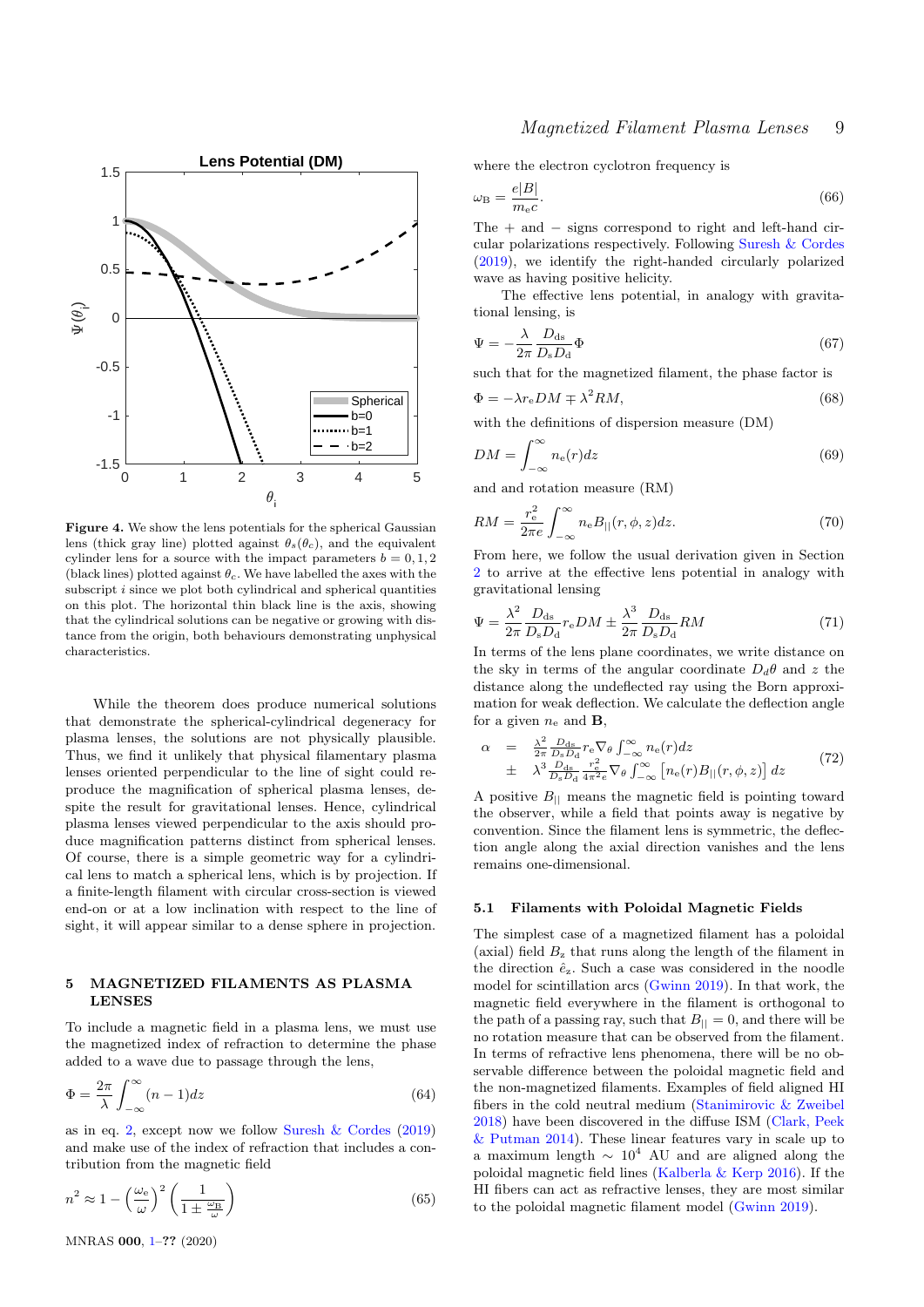## 5.2 Magnetically Skewered Filaments

A relatively straightforward magnetic field geometry is a skewered filament, in which magnetic field lines pierce the filament perpendicular to its symmetry axis. This is the case studied by [Suresh & Cordes](#page-18-6) [\(2019\)](#page-18-6), who take the magnetic field to have a constant component in the direction of ray propagation  $B_{\parallel} = B_0 \hat{z}$  along the line of sight. Using this component of the field the deflection angle becomes

$$
\alpha = \left(1 \pm \lambda \frac{r_{\rm e}}{2\pi e} B_0\right) \frac{\lambda^2}{2\pi} \frac{D_{\rm ds}}{D_{\rm s} D_{\rm d}} r_{\rm e} \nabla_{\theta} \int_{-\infty}^{\infty} n_{\rm e}(r) dz.
$$
 (73)

Comparing with the general expression for the cylindrical lens deflection angle (eq. [72\)](#page-8-2), we write the deflection angle due to the DM term as  $\alpha_{\text{DM}}(\theta_{\text{x}})$  from eq. [72,](#page-8-2) this simplifies to

$$
\alpha = \left(1 \pm \lambda \frac{r_e}{2\pi e} B_0\right) \alpha_{\rm DM}(\theta_{\rm x})\tag{74}
$$

and we see that the magnetic field modifies the strength of the lens deflection for each polarization state independently, but otherwise only affects the refractive properties of the lens by changing the overall magnitude of the deflection (amounting to a redefinition of the characteristic scale angle  $\theta_0$ ).

#### 5.3 Filaments with Helical Magnetic Fields

We now consider an ionized, magnetized filament, confined by a helical magnetic field. To describe helical fields around filamentary lenses, we introduce a new cylindrical coordinate system that is centered on the lens itself. With this set of coordinates we define radial distances r in the  $\hat{e}_r$  direction, the azimuthal  $\hat{e}_{\phi}$  direction and the  $\hat{e}_z$  direction coaxial to the filament and perpendicular to the line of sight for simplicity. It is with respect to these cylindrical coordinates that we define the filament magnetic field. Just as in the non-magnetized case, the projection of the filament on the lens plane produces a strip that we describe with Cartesian coordinates.

Let the filament helical magnetic field be comprised of two components, an axial component  $B<sub>z</sub>$  that runs along the length of the filament in the direction of  $\hat{e}_z$ , and a toroidal component  $B_{\phi}$  in the  $\hat{e}_{\phi}$  direction which determines the field in the plane perpendicular to the long axis of the filament:

$$
\mathbf{B} = B_{\phi}(r)\hat{e}_{\phi} + B_{z}(r)\hat{e}_{z}.
$$
\n(75)

In fig. [5](#page-9-1) we illustrate the magnetic field components of the filament with the cylindrical coordinate system of the lens, as well as the relationship with the coordinates of the source plane. In general, we use the Cartesian unit vectors to describe directions on the source and image planes, with  $\hat{x}$ and  $\hat{y}$  such that  $\theta = \theta_x \hat{x} + \theta_y \hat{y}$  and  $\beta = \beta_x \hat{x} + \beta_y \hat{y}$ . We use the same orientation of unit vectors to describe both image and source coordinates for convenience. The  $\hat{z}$  vector points along the line of sight from source to observer.

For filaments oriented perpendicular to the line of sight, only the toroidal component of helical field contributes to the RM, as this is the component that has a projection along the line of sight. Since the RM depends only on the projection of the field along the line of sight, we have

$$
\mathbf{B} \cdot d\mathbf{s} = \mathbf{B} \cdot \hat{z} dz = B_{\phi} \cos(\phi) dz = B_{||} dz, \tag{76}
$$



<span id="page-9-1"></span>Figure 5. An illustration of the lensing geometry for a magnetized filament. The filament has both poloidal  $B_{z}(r)$  and toroidal  $B_{\phi}(r)$  components. The unit vector  $\hat{z}$  points along the line of sight from the source plane toward the observer. The cylinder is oriented such that the poloidal field along the cylinder axis  $\hat{e}_z$  is parallel with the  $\hat{y}$  unit vector on the source and image planes. The cylindrical polar unit vectors  $\hat{e}_r$  and  $\hat{e}_\phi$  change orientation as we change the equatorial angle  $\Delta\phi$  and revolve around the filament.

where  $\cos(\phi) = \xi/r$  is the opening angle between the magnetic field and the line of sight. The physical distance on the lens plane corresponding to the angle  $\theta$  is  $\xi = D_d\theta$ , the distance of closest approach between an unperturbed ray and the lens center. We write an arbitrary distance along the unperturbed ray as  $r = \sqrt{\xi^2 + z^2}$ . Let us once again refer to the geometry describing the lens and source planes in fig. [5.](#page-9-1) For a light ray that passes the filament, the axial field is always perpendicular to the light ray trajectory, so does not contribute. We only need to take into account the toroidal component of the field along the line of sight. Thus, in the absence of a radial magnetic field component, only the toroidal field contributes to the overall RM. We show these geometrical relationships graphically in fig. [6.](#page-10-0)

Having established the lensing properties of magnetized filaments, we now seek a physically motivated form for the heretofore undefined functions  $n_e(r)$  and  $B_\phi(r)$ . To this end, we turn to magnetohydrodynamics to describe the physical characteristics of an ionized, magnetized filament.

## <span id="page-9-0"></span>6 MAGNETOHYDRODYNAMIC FILAMENT **MODELS**

The introduction of a magnetic field provides an efficient mechanism for confining a plasma by trapping the charges to move along the field and providing resistance for particle motion across the field lines [\(Stanimirovic & Zweibel](#page-18-0) [2018\)](#page-18-0). In general, if the magnetic field of a filament has a toroidal component  $B_{\phi}(r)$ , the expression for the force on the fila-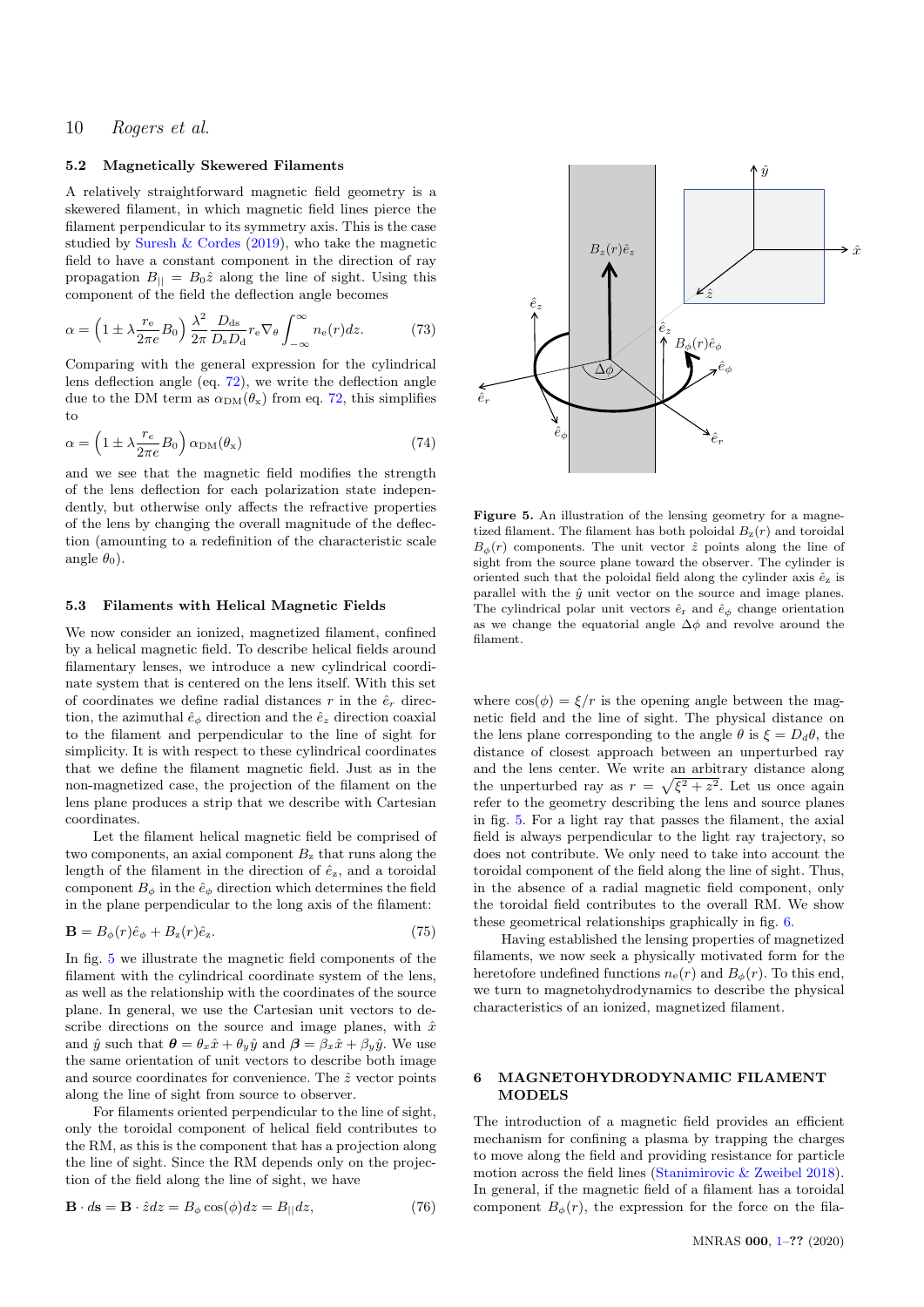

<span id="page-10-0"></span>Figure 6. An illustration of a ray (dashed line) being deflected by a magnetized plasma filament. The ray travels from source (bottom of figure) to observer (top of figure). The center of the filament is marked by the gray disk at the bottom-left of the figure. The horizontal black line represents the lens plane. The ray crosses the lens plane at the point  $(\xi, 0)$ , where  $\xi = D_d \theta$ is the distance between the filament axis and the ray. The ray is deflected from its incoming direction,  $\hat{z}$ , by the angle  $\alpha$ . The path of the unperturbed ray is the vertical gray line. At  $(\xi, 0)$  the toroidal component of the magnetic field  $B_{\phi} \hat{e}_{\phi}$  and the incoming ray  $\hat{z}$  are co-linear, and point toward the observer along the ray in the  $\hat{z}$  direction. At some farther point along the unperturbed trajectory,  $(\xi, z)$ , a distance r from the origin, the toroidal field and the line of sight no longer align. This figure establishes that the projection of  $B_{\phi}\hat{e}_{\phi}$  in the  $\hat{z}$  direction depends on  $\cos \phi = \xi/r$ .

ment becomes

$$
\mathbf{F} = -\hat{e}_r \frac{1}{8\pi} \frac{1}{r^2} \frac{\partial}{\partial r} \left[ r^2 B_\phi^2(r) \right],\tag{77}
$$

which shows clearly that the force is directed radially inward, toward the center of the filament. This means that if the product  $rB_{\phi}$  is an increasing function of r, the magnetic force on the filament matter points radially inward, acting to resist the pressure from the interior of the filament. Such a configuration with a toroidal magnetic field component thus provides a natural way to confine ionized filaments, and solves the over-pressure problem which plagues spherical, non-magnetized lens models. This magnetic field configuration is physically motivated, as filamentary structures occur throughout nature on a variety of scales and helical magnetic fields are closely related [\(Fiege & Pudritz](#page-17-33) [2000a,](#page-17-33)[b\)](#page-17-34).

To keep our intended meaning clear and to aid in interpretation, we have carefully labelled our variables with subscripts to stay organized. For a filament with radius  $R$ , the gas pressure within the filament is given as  $P(r)$ , with the pressure at the surface of the filament  $P(R) = P<sub>S</sub>$ . Within the filament, the mean gas pressure is given as  $\langle P \rangle$ . The ratio of these quantities is

<span id="page-10-1"></span>
$$
\frac{P_{\rm S}}{P} = 1 - \frac{m}{m_{\rm vir}} + \left(\frac{P_{\rm mag} > -P_{\rm mag,S}}{P} \right) \tag{78}
$$

where  $m$  is the line mass of the filament and the virial line mass is

$$
m_{\rm vir} = \frac{2\sigma^2}{G}.\tag{79}
$$

The average pressure due to the magnetic field is defined as

$$
\langle P_{\text{mag}} \rangle = \frac{1}{8\pi V} \int B_z^2 dV,\tag{80}
$$

where only the field  $B_z$  along the axis of the cylinder in the  $\hat{e}_z$  direction contributes. The magnetic field pressure at the surface of the filament is

$$
P_{\text{mag},\text{S}} = \frac{B_{\text{z},\text{S}}^2 + B_{\phi,\text{S}}^2}{8\pi}.
$$
\n(81)

Since we are describing filaments on small scales in the ISM, we will assume the filaments are not self-gravitating, such that  $m \ll m_{\rm vir}$ . With this assumption equation [78](#page-10-1) simplifies such that

<span id="page-10-2"></span>
$$
\langle P \rangle = P_{\rm S} - \langle P_{\rm mag} \rangle + P_{\rm mag, S}.\tag{82}
$$

Thus, the average pressure inside the filament is greater than the surface pressure when  $P_{\text{mag,S}}$  exceeds  $\langle P_{\text{mag}} \rangle$ . This is easy to accomplish because  $\langle P_{\text{mag}} \rangle$  involves only  $B_{z}$ , whereas both the toroidal and poloidal components contribute to  $P_{\text{mag},S}$ .

To progress from this point we must assume a particular form for the magnetic field of the filament. Suppose that the filament has a discontinuity in the axial field at the surface such that the coaxial field component  $B<sub>z</sub>$  within the filament is a multiple of the field at the surface and in the surrounding medium. This is due to the ISM being compressed to form the filament,

$$
B_{z}|_{\text{inside}} = a_{z,\text{S}} \tag{83}
$$

with the amplification factor  $a$  constant. Then, the average magnetic pressure depends on the pressure due to the z component of the magnetic field (mag) on the surface  $(S)$  of the filament, where we have labelled our subscripts to carefully specify our intended meaning:

$$
\langle P_{\text{mag}} \rangle = \frac{a^2 B_{\text{z},\text{S}}^2}{8\pi} = a^2 P_{\text{mag,z},\text{S}}.\tag{84}
$$

Now let us write the surface field pressure in terms of the z and  $\phi$  components,  $P_{\text{mag,S}} = P_{\text{mag,z,S}} + P_{\text{mag},\phi,\text{S}}$ . Finally, combining all of this and factoring  $P_{\text{mag,z,S}}$  gives

$$
\langle P \rangle = P_{\rm S} + P_{\rm mag,z,S} \left[ \frac{P_{\rm mag,\phi,S}}{P_{\rm mag,z,S}} - (a^2 - 1) \right]. \tag{85}
$$

In terms of the magnetic field components, we have

$$
\langle P \rangle = P_{\rm S} + P_{\rm mag,z,S} \left[ \frac{B_{\phi,{\rm S}}^2}{B_{\rm z,S}^2} - (a^2 - 1) \right]. \tag{86}
$$

Let us assume there are no axial surface currents flowing such that the filament has a toroidal field component  $B_{\phi}$ which is generally continuous at the surface  $S$  (Note that this configuration would have a toroidal surface current in the  $\hat{e}_{\phi}$  direction due to the discontinuity in  $B_{z}$ ). We define the pitch angle at the outer surface of the filament as

$$
\tan \vartheta_{\rm p} = \frac{B_{\phi, \rm S}}{B_{\rm z}} = \frac{B_{\phi, \rm S}}{a B_{\rm z, \rm S}},\tag{87}
$$

MNRAS 000, [1–](#page-0-0)?? (2020)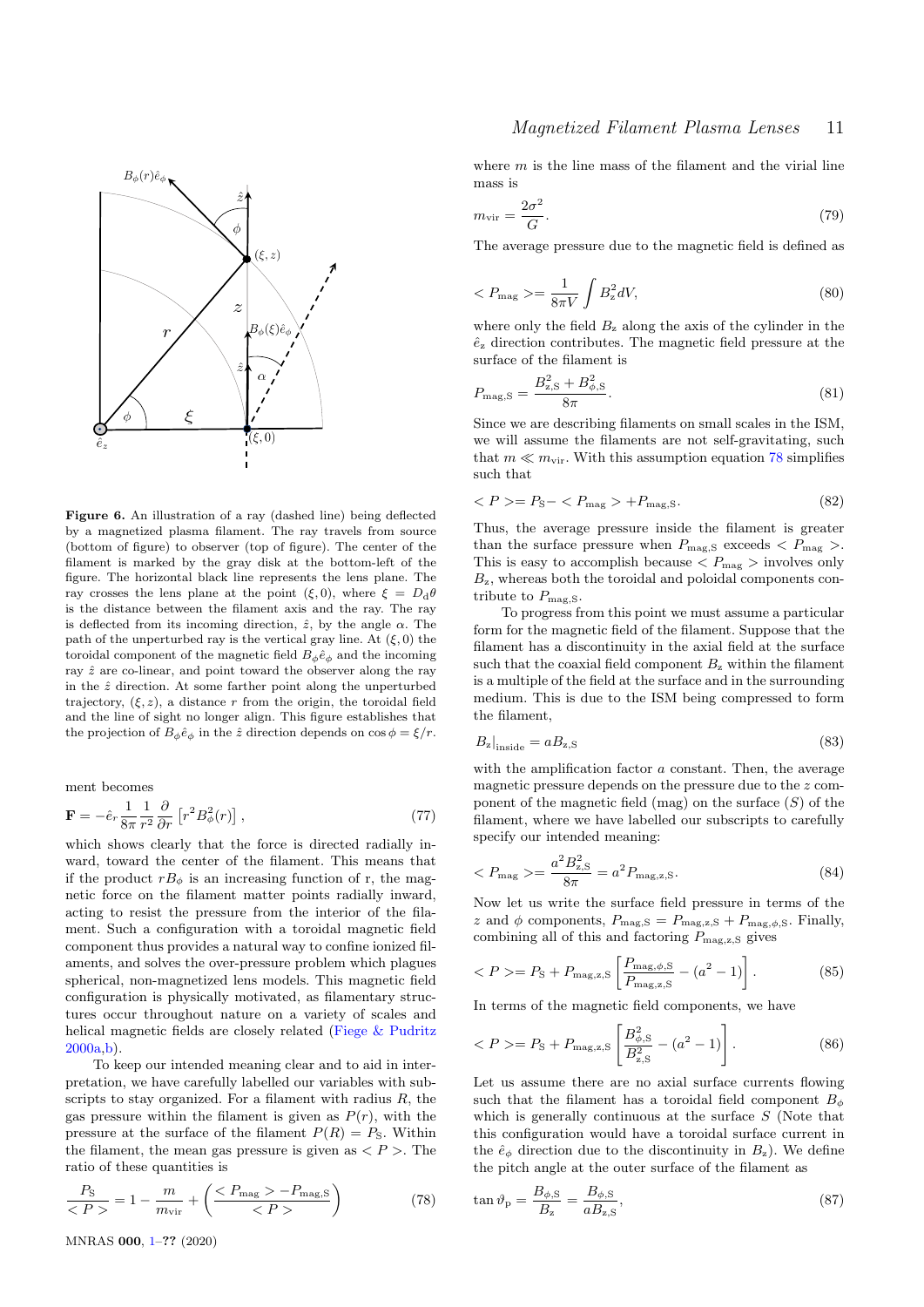<span id="page-11-0"></span>such that

$$
\langle P \rangle = P_{\rm S} + P_{\rm mag,z,S} \left[ a^2 \left( \tan^2 \vartheta_{\rm p} - 1 \right) + 1 \right]. \tag{88}
$$

Introducing the plasma  $\beta$  parameter associated with the z component of the field for the external plasma,

$$
\beta_{\rm Z} = \frac{P_{\rm S}}{P_{\rm mag,z,S}}\tag{89}
$$

and solving equation [88](#page-11-0) for the pitch angle, we find

$$
\tan^2 \vartheta_p = \frac{\beta_Z}{a^2} \left( \frac{\langle P \rangle}{P_{\rm S}} - 1 \right) + \left( \frac{a^2 - 1}{a^2} \right) \tag{90}
$$

which gives us the winding angle between the coaxial and toroidal components as a function of average and surface pressure  $\langle P \rangle$  and  $P_{\rm S}$  respectively, the pressure ratio in the external plasma  $\beta_{\rm Z}$  and field strength inside the filament from the amplification factor a.

There are two natural limits of this filament model to explore that will provide some insight as to the configuration of the magnetic field. First, let us consider a highly magnetized filament such that  $\beta_Z \to 0$ . Then only the second term in eq. [90](#page-11-1) contributes,

$$
\tan^2 \vartheta_p \approx \frac{a^2 - 1}{a^2}.\tag{91}
$$

Since the square of the pitch angle tangent appears on the left hand side, real solutions exist only for  $a > 1$ . As a is increased significantly beyond 1, the pitch angle approaches an upper limit of 45◦ . This is a particularly interesting result because it does not require a tightly wound field to confine the filament. We plot the pitch angle  $\vartheta_{\rm p}$  as a function of the magnetic coefficient  $a$  in fig. [7.](#page-11-2) The second relevant limit is found by stating the pitch angle in terms of density, namely the average pressure  $\langle P \rangle = \rho \sigma_v^2$  where  $\sigma_v$  is the internal filament velocity dispersion which may be due to thermal motion (ie, from the ideal gas law  $\sigma_v^2 = kT/[\mu m_H]$ ) or due to turbulence. The surface pressure can be written as  $P_{\rm S}$  =  $\rho_S \sigma_{\text{ext}}^2$  with  $\rho_S$  the density on the surface of the filament (i.e., the ISM density) and  $\sigma_{\text{ext}}$  is the velocity dispersion of the ISM external to the filament. Then equation [90](#page-11-1) becomes

$$
\tan^2 \vartheta_p = \frac{\beta_Z}{a^2} \left( \frac{\rho}{\rho_S} \frac{\sigma_v^2}{\sigma_{\text{ext}}^2} - 1 \right) + \left( \frac{a^2 - 1}{a^2} \right). \tag{92}
$$

Now let us write the conservation of mass during the compression of the ISM to form the filament. The density begins with the ISM density,  $\rho_{\rm S}$ , which is identical to the surface density of the filament after compression. The initial crosssectional area is  $A_0$ , such that conservation of mass relates the initial and final states

$$
\rho A = \rho_{\rm S} A_0 \tag{93}
$$

and conservation of magnetic flux gives

$$
B_{z}A = B_{z,S}A_{0}
$$
\n<sup>(94)</sup>

<span id="page-11-4"></span>such that

$$
\frac{\rho}{\rho_{\rm S}} = \frac{B_{\rm z}}{B_{\rm z,S}} = a \tag{95}
$$

giving

$$
\tan^2 \vartheta_p = \frac{\beta_Z}{a^2} \left( a \frac{\sigma_v^2}{\sigma_{\text{ext}}^2} - 1 \right) + \left( \frac{a^2 - 1}{a^2} \right). \tag{96}
$$

<span id="page-11-1"></span>

<span id="page-11-2"></span>**Figure 7.** Pitch angle  $\vartheta_{\text{p}}$  vs magnetic constant a, in the limit  $\beta_{\rm Z} \rightarrow 0$ . The maximum pitch angle in this limit is  $\vartheta_p \rightarrow 45^\circ$ .

In the limit of large internal field  $a \gg 1$ ,

$$
\tan^2 \vartheta_p \to \frac{\beta_Z}{a} \frac{\sigma_v^2}{\sigma_{\text{ext}}^2} + 1 \to 1,\tag{97}
$$

which again implies a pitch angle  $\vartheta_p \to 45^\circ$ . In the opposite limit, when the amplification factor  $a = 1$ , there is no compression of the filament density or field and we find

$$
\tan^2 \vartheta_p = \beta_Z \left( \frac{\sigma_v^2}{\sigma_{\text{ext}}^2} - 1 \right). \tag{98}
$$

In this limit, the toroidal component  $B_{\phi}$  exists only when the filament has a greater velocity dispersion inside than outside,  $\sigma_v > \sigma_{\text{ext}}$ . There is no need for confinement when the opposite is true, so the pitch angle  $\vartheta_{\rm p}$  has no real solution in that case. Recall that if  $a = 1$  the coaxial field  $B_z$  and density  $\rho$  are the same everywhere. In this case it is only the velocity dispersion that distinguishes the filament from its surrounding environment.

#### <span id="page-11-5"></span>6.1 Magnetic Filament Lifetimes

First, we refer to the discussion of filament lifespans in the review of [Stanimirovic & Zweibel](#page-18-0) [\(2018\)](#page-18-0). Let the neutral-ion timescale be  $\tau_{ni}$ , and the dynamical timescale be  $\tau_{dyn}$ . We will also take  $v_d$  to be the drift velocity and  $c_s$  the sound speed in the filament. Summarizing the results presented by [Stanimirovic & Zweibel](#page-18-0) [\(2018\)](#page-18-0) we have,

<span id="page-11-3"></span>
$$
\frac{c_{\rm s}}{v_{\rm d}} = c_{\rm s} \frac{\tau_{\rm ni}}{R} = \frac{\tau_{\rm ni}}{\tau_{\rm dyn}},\tag{99}
$$

where we have corrected the typo that showed the ratio on the left hand side erroneously inverted. However, the first equality in the expression above is problematic. In the middle term, [Stanimirovic & Zweibel](#page-18-0) [\(2018\)](#page-18-0) make the association between the drift velocity, radius of the filament and neutral-ion timescale. This is not generally true as the drift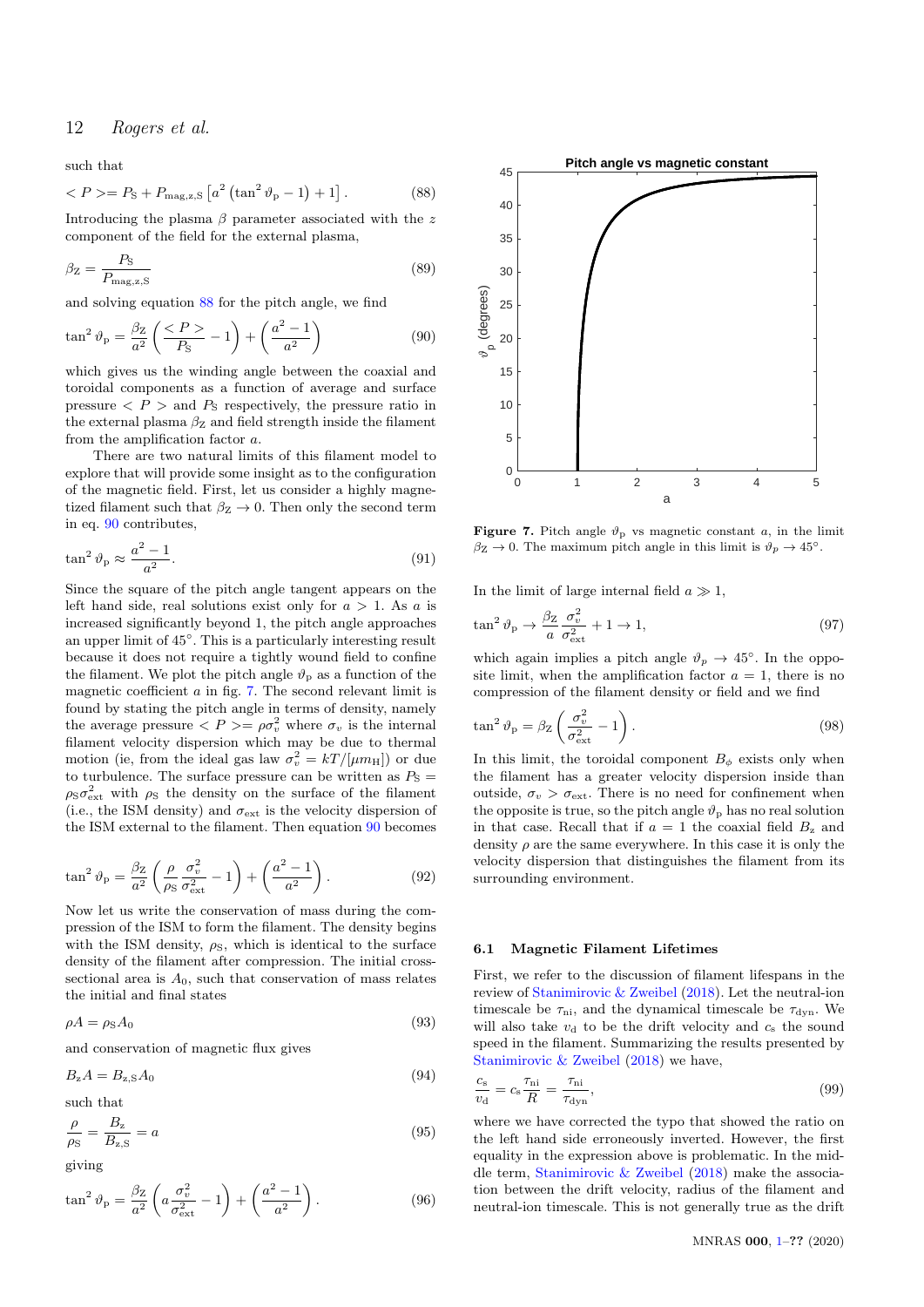velocity depends on the mean free path  $\ell$ , rather than the filament radius  $R$  as in eq. [99:](#page-11-3)

$$
v_{\rm d} = \frac{\ell}{\tau_{\rm ni}}.\tag{100}
$$

The difference here is that the mean free path can be much smaller than the radius of the filament,  $\ell \ll R$ . [Stanimirovic](#page-18-0) [& Zweibel](#page-18-0) [\(2018\)](#page-18-0) argue that  $c_s/v_d = 1$  using  $R \approx 35$  AU implies a minimum filament scale at  $R \approx 35$  AU. But if  $\ell$ is used in the calculation instead,  $c_s/v_d = 1$  can be found for much smaller values using  $\ell \ll R$ , which argues against the minimum scale limit for magnetically confined filaments discussed in [Stanimirovic & Zweibel](#page-18-0) [\(2018\)](#page-18-0). Let us write  $R = y\ell$  where  $y = R/\ell \gg 1$  such that

$$
v_{\rm d} = \frac{R}{y\tau_{\rm ni}}.\tag{101}
$$

Thus, equation [99](#page-11-3) becomes

$$
\frac{c_{\rm s}}{v_{\rm d}} = y \frac{\tau_{\rm ni}}{\tau_{\rm dyn}}.\tag{102}
$$

Stability against dissipation of the field by neutral-ion drift requires  $\tau_{\text{dyn}} \gg \tau_{\text{ni}}$ , such that

$$
\frac{\tau_{\rm ni}}{\tau_{\rm dyn}} = \frac{1}{y} \frac{c_{\rm s}}{v_{\rm d}} \ll 1\tag{103}
$$

which is guaranteed even for  $v_d \approx c_s$  if  $y \gg 1$ . From this argument, AU-scale filaments in the ISM are unstable only when the condition  $y \gg 1$  is not true. This occurs when the radius of the filament  $R$  is comparable to the neutral-ion mean free path  $\ell$ , which is the limit considered in [Stan](#page-18-0)[imirovic & Zweibel](#page-18-0) [\(2018\)](#page-18-0), who estimated the minimum radius for filament stability to be  $\approx 35$  AU. Generally, smaller filaments can be much longer lived than suggested by this limit provided their radii exceed the mean free path. Assuming a cross section  $\sigma = \pi a_0^2$  where  $a_0$  is the Bohr radius, and a density typical of ESEs,  $n_S = 3000 \text{ cm}^{-3}$  (ie, a factor of  $10^4$  higher than the warm ionized ISM), we find the mean free path  $\ell = 0.25$  AU. It is interesting that this is the scale usually associated with ESEs. Since the mean free path can be smaller if higher densities are considered, extremely dense filaments may be stable down to even smaller radii. However, the filament stability condition requires  $\ell \ll R$ . At some point, filaments with radii near the mean free path length  $\ell \approx R$  should also be near the edge of stability. This appears to be required to accommodate the smallest size of ESE lenses, on the order of 0.1 AU.

Let us try to analytically estimate the lifetime of a magnetically confined filament in more detail. We follow the approach of [Fiege & Pudritz](#page-17-33) [\(2000a\)](#page-17-33) and [Fiege & Pudritz](#page-17-34) [\(2000b\)](#page-17-34) to examine the conditions for stability for a partially ionized filament relevant for ESE modeling. Filaments are stable provided that their fragmentation time is longer than the dynamical timescale of the filament. In [Fiege & Pudritz](#page-17-33) [\(2000a\)](#page-17-33), the authors define the squared growth rate  $-\omega^2$  of the most significant unstable mode which dominates fragmentation of the filament. While the squared growth rate is shown with a negative sign, it is found through an eigenvalue procedure where  $-\omega^2$  may be purely real or imaginary. A perturbation of the cloud oscillates about the equilibrium state and is stable when  $\omega$  is real. When  $\omega$  is imaginary, the system is unstable and the perturbation grows exponentially, leading to the fragmentation of the filament. We are

# Magnetized Filament Plasma Lenses 13

interested in the maximum growth rate of these destructive unstable modes as they will limit the life of the filament. For simplicity, we neglect the sign of the squared growth rate, but this does not affect the results of our calculation.

We define the dynamical time scale, which depends on the density of the filament,

$$
\tau_{\rm dyn} = \frac{1}{\sqrt{4\pi G\rho}}\tag{104}
$$

using  $\rho = \mu m_H n$  where  $\mu$  is the mean molecular mass,  $m_H$ the mass of the hydrogen atom and  $n$  the central number density of the filament. Using the ionization fraction  $\chi$ , we can put this in terms of the charge number density  $n_e = \chi n$ . Putting all of this together gives the dynamic timescale,

$$
\tau_{\rm dyn} = \sqrt{\frac{\chi}{4\pi G \mu m_H n_e}}.\tag{105}
$$

<span id="page-12-0"></span>Let us call  $x$  the maximum of the normalized squared growth rate for magnetized filaments with helical fields,

$$
x = \frac{\omega^2}{4\pi G\rho}.\tag{106}
$$

The inverse growth rate gives the growth timescale,

$$
\tau = \frac{2\pi}{|\omega|} \tag{107}
$$

which, along with eq. [106,](#page-12-0) gives

$$
\tau = \tau_{\rm dyn} \frac{2\pi}{\sqrt{x}}.\tag{108}
$$

We estimate  $x$  using the numerical data presented in fig. 9 and table 1 of [Fiege & Pudritz](#page-17-34) [\(2000b\)](#page-17-34) for a filament with a helical magnetic field. From this study, the maximum  $x$  for a weakly self-gravitating filament is found to be on the order of 0.01, which we adopt for our analysis. The ionization fraction  $\chi$  is the remaining unknown quantity, which we vary from  $10^{-6}$  to 1. Generally, ionization fractions in the range of  $10^{-6}$  to  $10^{-4}$  are appropriate for molecular gas in giant cloud complexes. Since we are dealing with atomic gas in the ISM, we expect the ionization fraction to be higher than for molecular gas. Since  $\tau_{dyn}$  is proportional to  $\sqrt{\chi}$ , the most conservative age estimate of filaments should occur for small  $\chi$ . Even using the unrealistically small ionization fraction of  $\chi = 10^{-6}$ , filaments with the density usually associated with ESEs ( $n_e = 10^6$  cm<sup>-3</sup>) can be stable on the order of a thousand years. As  $\chi$  is increased to more reasonable values, the timescales correspondingly grow. The relationship between filament lifetime  $\tau$ , ionization fraction  $\chi$  and charge number density  $n_e$  is shown in fig. [8.](#page-13-1) This estimate suggests that magnetically confined filaments with toroidal fields can be remarkably stable and long-lived assuming physical conditions relevant for ESEs.

While our filament models are non self-gravitating, some of the filaments considered by [Fiege & Pu](#page-17-33)[dritz](#page-17-33) [\(2000a](#page-17-33)[,b\)](#page-17-34) were pressure-truncated and weakly selfgravitating. Therefore, the stability calculations from that study are relevant for our models as well. The dominant mode considered in [Fiege & Pudritz](#page-17-34) [\(2000b\)](#page-17-34) is the fundamental "sausage" mode, and is active for all toroidal magnetic fields, even when the field is very weak (i.e., when  $B_{\phi} \rightarrow 0$ ; [Fiege & Pudritz](#page-17-33) [2000a](#page-17-33)[,b\)](#page-17-34). The low-mass regime, where we consider filaments with  $m/m_{\text{vir}} \ll 1$ , should be even more stable than the weakly self-gravitating cases. A future study on the effect of higher modes is also planned.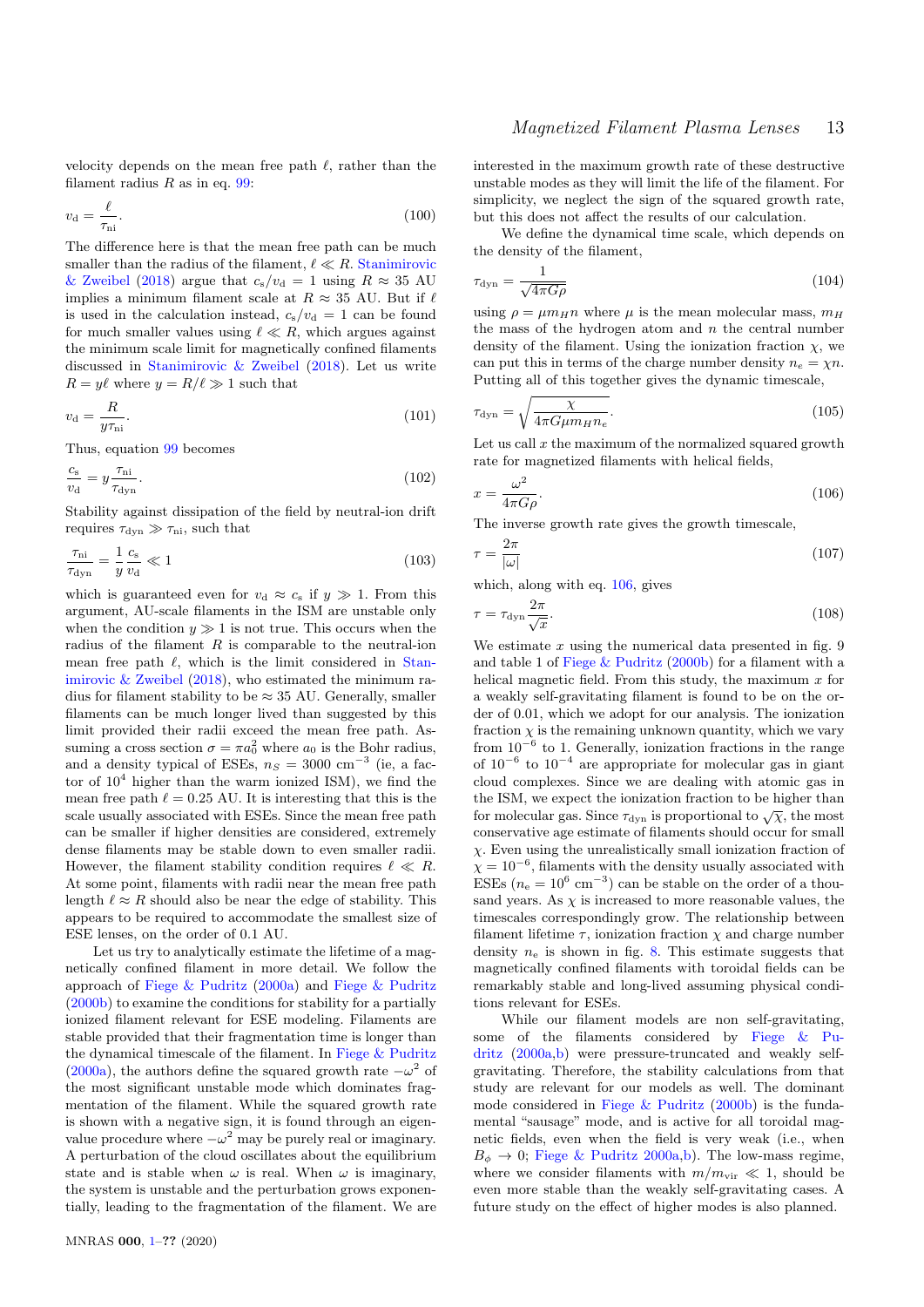

<span id="page-13-1"></span>**Figure 8.** Estimates for the lifetime  $\tau$  of a magnetically confined filament with toroidal magnetic field. As the ionization fraction  $\chi$  is increased, the corresponding age of the filament increases. The lifetimes reach from a few hundred years for low  $\chi = 10^{-6}$ to a the order of a hundred million years for  $\chi = 1$ . For all ionization fractions these life times are in excess of the average ESE duration of weeks to months. Therefore, magnetic confinement of filaments is an extremely effective mechanism for confining filamentary structures on the scales relevant for the phenomena.

#### <span id="page-13-0"></span>7 EXAMPLE FORCE-FREE LENSES

With an MHD model of a magnetized, ionized filament in hand, we turn to determining the optical properties of such an object acting as a plasma lens. We begin with the simplest possibility, a non-magnetized filament which depends only on the contribution from the DM term. Next, we build on this simple model by adding the magnetic field and including the deflection contribution from the RM term. We also evaluate the observational prospects for detecting the magnetic field within a filament lens.

#### 7.1 A Non-Magnetized Filament with Discontinous Density

The MHD filament developed in Section [6](#page-9-0) is unusual as a lens model in that it contains constant density, and the surface of the filament is discontinuous in both density and poloidal field (shown in eq [95\)](#page-11-4). The number density outside the filament is  $n<sub>S</sub>$ , the density of the ambient ISM. Inside the filament the density increases to  $n = an<sub>S</sub>$  with amplification factor  $a > 1$ . Note that the density both inside and outside the filament is constant. However, the filament is assumed to have a circular cross-section with radius R. Therefore, the projected density of the filament varies over the lens plane, despite the constant density within the lens. Physically, a light ray through the center of the filament passes through more of the high density plasma than a ray that traverses the lens near its edge due to the curved surface of the lens.

Thus, a cylindrical, constant density filament does produce a DM gradient over the plane of the sky due to the cylindrical geometry. Ray trajectories that do not intersect the filament remain undeflected since the integral along these rays is constant.

Due to the model discontinuities, we split the integral along the ray trajectory into three parts. The first leg of the journey integrates the undeflected ray path from the source which we approximate by integrating from a great distance  $-\delta$  to the surface of the filament at  $-z_p$  and passes through a uniform medium of density  $n<sub>S</sub>$ . Suppose the undeflected ray trajectory passes through the filament interior with uniform density  $n = an_s$  and exits the filament at a point  $+z_p$ . For a filament with radius  $R$ , the ingress and egress points are given by  $z_p = \sqrt{R^2 - \xi^2}$ , with  $\xi = D_d \theta$  as the closest approach between the ray and the center of the filament. Finally, after exiting the filament, the ray travels from the surface at  $+z_p$  to the observer a great distance away at  $+\delta$ . Thus, we can project the lens quantities along the line of sight in a piecewise sum. In this way, we find

<span id="page-13-2"></span>
$$
DM = \int_{-\delta}^{+\delta} n(r)dz
$$
  
=  $n_S \left( \int_{-\delta}^{-\sqrt{R^2 - \xi^2}} dz + a \int_{-\sqrt{R^2 - \xi^2}}^{+\sqrt{R^2 - \xi^2}} dz + \int_{+\sqrt{R^2 - \xi^2}}^{+\delta} dz \right),$  (109)

and with the filament radius  $R = D_d \theta_R$  gives

$$
DM(\theta) = 2n_S(a-1)D_d\theta_R \left(1 - \frac{\theta^2}{\theta_R^2}\right)^{\frac{1}{2}} + 2n_S\delta \tag{110}
$$

for rays with  $|\theta| < \theta_R$ , which pass through the lens. Since the limits of the integral depend on  $\xi$  (and therefore by extension θ), the gradient  $\nabla_{\theta}$  in the calculation of the deflection angle cannot be freely moved inside the integral to operate on the integrand before the integration is complete. Rays with  $|\theta| > \theta_R$  are exterior to the lens, and this means the integral in eq. [109](#page-13-2) can be done without the need to split it into parts. Since the ISM is constant density outside the lens, the DM is constant and the deflection angle  $\alpha_{DM}$  vanishes. Thus, rays that do not pass through the lens do not experience any deflection.

In the DM expression, we assume a great distance between lens, source and observer. We integrate from  $-\delta$  to  $\delta$ , where  $\delta$  is very large. In the Born approximation, we calculate the integral along an undeflected ray from  $-\infty$  to  $+\infty$ . In this limit the DM (lens potential) becomes formally infinite due to the term containing  $\delta$ . This arises from the assumption of a medium of constant density  $n<sub>S</sub>$  that fills all space outside the filament. Despite the appearance of this large term, the deflection angle depends on the gradient of the lens potential. Therefore, since  $\delta$  is large but constant, depending only on the limits of the integration, it does not contribute to the gradient. Thus, the deflection angle itself remains finite. The first term in the expression above is indeed a changing component across the projected filament. Thus, despite the complications from the discontinuities, the deflection angle in this case turns out to be surprisingly simple

<span id="page-13-3"></span>
$$
\alpha_{\rm DM}(\theta) = -K_{\rm DM} \frac{\theta}{\theta_R} \frac{2(a-1)}{\left(1 - \frac{\theta^2}{\theta_R^2}\right)^{\frac{1}{2}}} \tag{111}
$$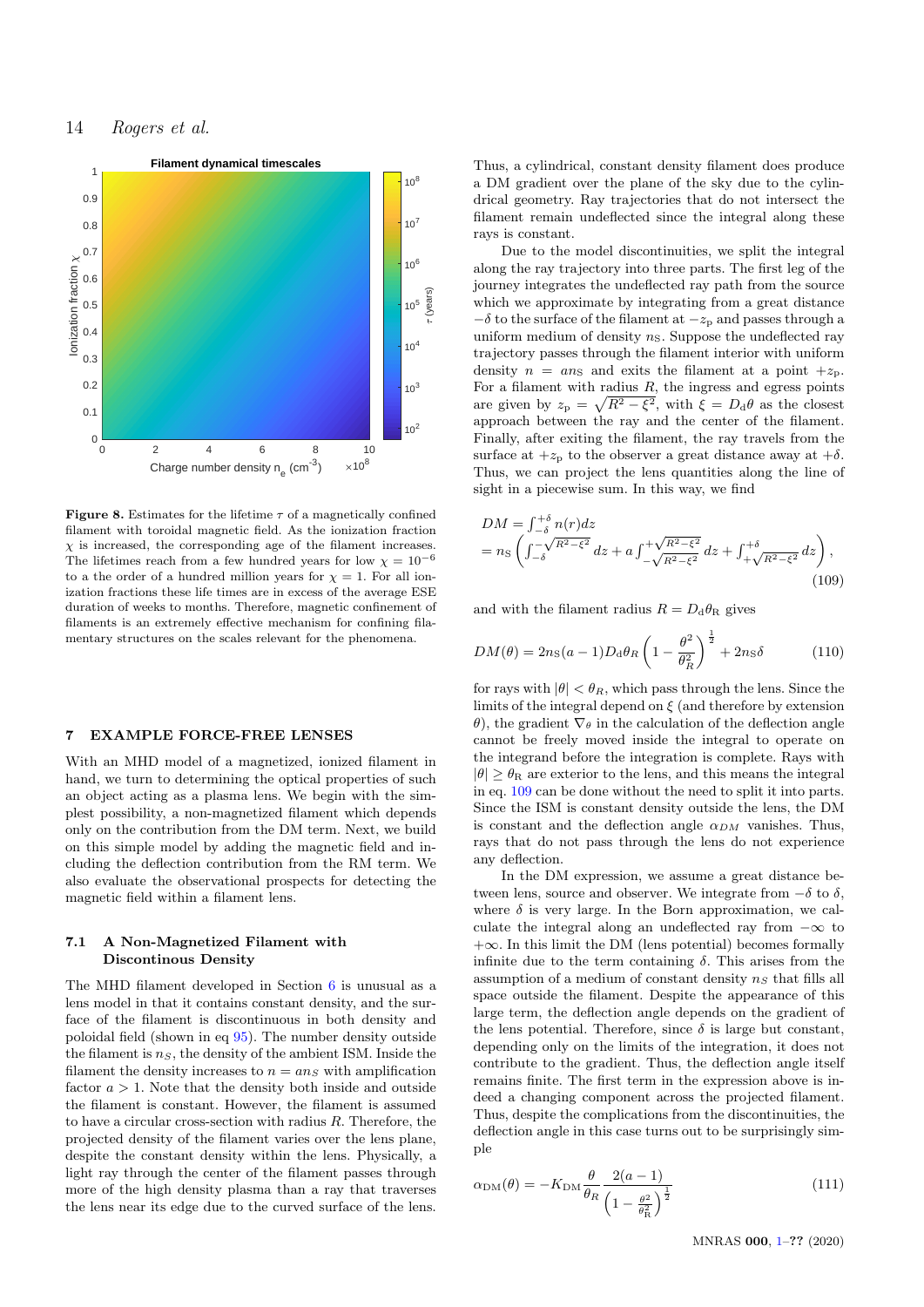

<span id="page-14-0"></span>Figure 9. Magnification for the filament lens with discontinuous density. The parameters chosen here are  $a = 2$  and  $\theta_R = 3$ . The a parameter modifies how rapidly the magnification changes with frequency due to the lens overdensity, and  $\theta_R$  determines the width of the exclusion region formed.

<span id="page-14-2"></span>with the constant from the definition of the effective lens potential, eq. [71,](#page-8-3)

$$
K_{\rm DM} = \frac{\lambda^2}{2\pi} \frac{D_{\rm ds}}{D_{\rm s}} r_{\rm e} n_{\rm S}.
$$
\n(112)

<span id="page-14-1"></span>The inverse magnification for the constant density filament is

$$
\mu_{\rm DM}^{-1} = 1 - \frac{d\alpha_{DM}}{d\theta} = 1 + \frac{K_{\rm DM}}{\theta_R} \frac{2(a-1)}{\left(1 - \frac{\theta^2}{\theta_R^2}\right)^{\frac{3}{2}}},\tag{113}
$$

with  $|\theta| < \theta_R$ . An example of lensing by the non-magnetized filament is shown in fig. [9](#page-14-0) as a function of frequency. The effect of this lens is very simple, as it essentially just defines an "exclusion region" which forms extremely de-magnified images due to the diverging effect of plasma lensing. Since the lens is discontinuous, eqs. [111](#page-13-3) and [113](#page-14-1) are strictly defined only inside the lens  $|\theta| < \theta_R$ . At the exact boundary  $|\theta|$  =  $\theta_R$ , no deflection occurs. The thin lens equation says that  $\beta = \theta = \theta_R$  here. The light curve outside the lens is unity everywhere since no refraction occurs there.

## 7.2 A force-free helical field with a toroidal power-law component

To evaluate the RM, we must assume a specific form for the toroidal magnetic field. Suppose the toroidal field has a simple power-law form,

$$
B_{\phi}(r) = B_0 \frac{R}{r},\tag{114}
$$

with the constant  $B_0$  as the strength of the field at the filament surface  $r = R$ . This is a force-free magnetic field, since

 $rB_{\phi}$  is a constant, so it does not provide any radial force. We choose this form as a convenient analytical example, but we expect real magnetic fields to decrease more slowly than a  $r^{-1}$  dependence. Nevertheless, the power-law field provides a clear and intuitive example of lensing by a magnetized filament.

With this toroidal field, we calculate the deflection angle due to the RM from eq. [70,](#page-8-4) which we split up to address the discontinuity in the lens model analogously with eq. [109.](#page-13-2) Putting this approach together with the assumed field  $B_{\phi}(r)$ , using  $\cos \phi = \xi/r$ ,  $r = \sqrt{\xi^2 + z^2}$  and the discontinuous lens density profile, we find the RM which gives

$$
\psi_{RM} = K_{RM} \left( 2(a-1)\theta_R \tan^{-1} \left( \frac{\sqrt{\theta_R^2 - \theta^2}}{\theta} \right) + \text{sign}(\theta)\pi \right)
$$
\n(115)

<span id="page-14-3"></span>where we have defined

$$
K_{RM} = \lambda^3 \frac{D_{ds}}{D_s} \frac{r_e^2}{4\pi^2 e} B_0 n_S \tag{116}
$$

and  $sign(\theta)$  changes from one side of the lens to the other. However, on both sides this quantity is constant, so it does not impact the calculation of the gradient. The RM is shown in fig. [10](#page-15-1) as the thick gray lines. We write the argument of the inverse tangent carefully to keep the denominator separate from the numerator. The sign of the denominator is important since it is linear and causes the inverse tangent function to flip signs on opposite sides of the filament. When the magnetic field points toward the observer,  $B_{\parallel}(r) > 0$ and the lens potential (RM) is positive, and vice-versa when the magnetic field points away from the observer. From the potential, we arrive at the deflection angle

$$
\alpha_{RM}(\theta) = -\frac{2(a-1)K_{\text{RM}}}{\left(1 - \frac{\theta^2}{\theta_R^2}\right)^{\frac{1}{2}}}
$$
\n(117)

Note that the deflection angle is negative for all  $\theta$ , as we expect from examination of fig. [10.](#page-15-1) Reversing the parity of the lens potential (ie, reflecting the effective potential about the origin) maintains the sign of the derivative. Note that this lens does not produce any caustics or critical curves.

Now, let us investigate the scale of both deflection angles, as given by their multiplicative coefficients  $K_{DM}$  and  $K_{RM}$ , in equations [112](#page-14-2) and [116,](#page-14-3) respectively. To compare the strength of refractive deflection due to DM and RM terms, we write the ratio of the coefficients as

$$
\frac{K_{RM}}{K_{DM}} = \frac{c}{2\pi\nu} \frac{r_e}{e} B_0 \approx 10^{-9}
$$
\n(118)

where we have written  $\lambda = c/\nu$  in GHz and the average galactic field as  $B_0 \approx 1 \mu G$  [\(Clegg et al.](#page-17-35) [1996;](#page-17-35) [de Bruyn](#page-17-36) [& Macquart](#page-17-36) [2015;](#page-17-36) [Stanimirovic & Zweibel](#page-18-0) [2018\)](#page-18-0). In fact, this holds true for all practical observing bands. Even for extremely low frequency radiation on the order of 10 MHz, the limit of radio-wave transmission through the Earths atmosphere, the deflection due to RM is still 6 orders of magnitude smaller than the DM term. This means that the deflection and magnification due to the RM term are negligible compared to the contribution from the electron density.

Despite the apparent lack of observable effects on the magnification, there are still signatures that could suggest a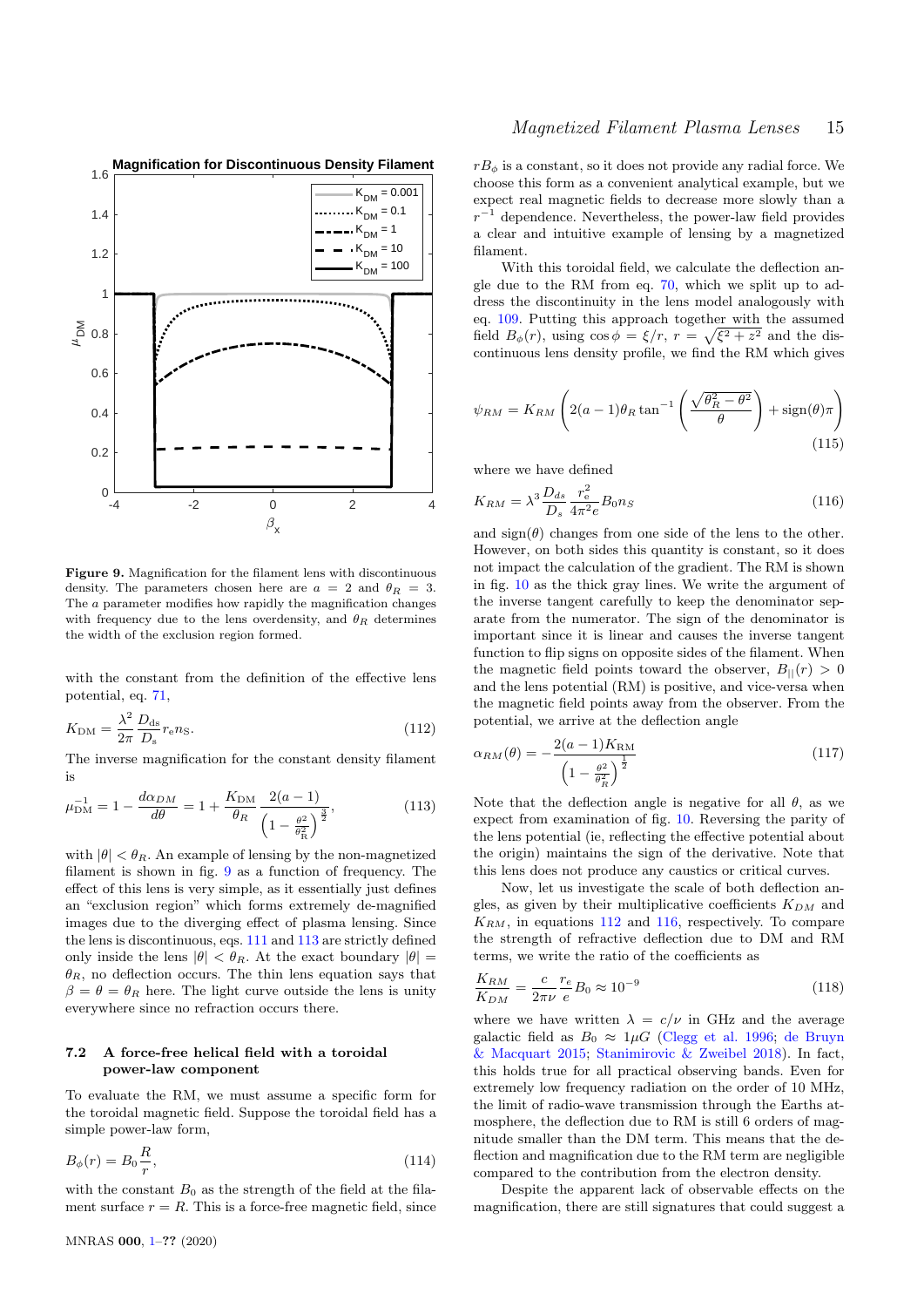toroidal magnetic field component is present. First, the lens RM (and by extension the effective lens potential for magnetized plasma) is a measurable quantity. We predict the form of the lens RM, shown in fig. [10,](#page-15-1) which suggests a magnetic field pointing away from the observer on one side of the lens and toward on the other. If the RM of a lens could be repeatedly measured while an ESE was occurring, it would provide strong support in favor of or against a magnetized filament lens perpendicular to the line of sight. Second, [Suresh &](#page-18-6) [Cordes](#page-18-6) [\(2019\)](#page-18-6) have shown that the difference between the deflection angles  $\alpha_{DM} \pm \alpha_{RM}$  of the two polarization states may produce a differential time delay that is in principle observable. However, this effect is practical to measure only for the the large RMs observed along the line of sight to the Galactic centre magnetar, J1745-2900, and the repeating fast radio burst source FRB121102. [Suresh & Cordes](#page-18-6) [\(2019\)](#page-18-6) also used a filament lens with a constant magnetic field in the direction of the observer. Due to the small RM of the lenses discussed here, we believe this delay would be too small to measure for our model filaments.

#### 7.3 A broken power-law model

Since the RM provides a valuable and potentially observational signature of the magnetic field of the lens, let us consider a second model, this time in terms of a toroidal field that is given as a piecewise broken power-law. The forcefree  $r^{-1}$  power-law field considered previously is the field expected from a thin current carrying wire at the center of the filament. A more realistic field should change its behaviour from the interior to the exterior of the filament. Inside we want the field to satisfy the more realistic boundary condition  $B_{\phi}(0) = 0$ , growing monotonically as r increases from from the center of the filament to its surface at  $r = R$ . Exterior to the filament, the field should drop off with distance from the filament surface following a  $r^{-1}$ power-law, assuming that the  $B_{\phi}$  producing current is confined to the filament. Therefore, let us assume a piecewise toroidal power-law, such that

$$
B_{\phi}(r) = \begin{cases} B_0 \frac{r}{R} & \text{Interior, } 0 \le r \le R\\ B_0 \frac{R}{r} & \text{Exterior, } r > R \end{cases}
$$
(119)

This will not excessively complicate the calculation since we are splitting up the integral in a piecewise fashion for the filament density anyway. Therefore, following along with the previous calculation we find, for  $\theta < \theta_R$ ,

$$
\psi_{RM} = K_{RM} \theta_R \left[ 2a \frac{\theta}{\theta_R} \left( 1 - \frac{\theta^2}{\theta_R^2} \right)^{\frac{1}{2}} - 2 \tan^{-1} \left( \frac{\sqrt{\theta_R^2 - \theta^2}}{\theta} \right) + \text{sign}(\theta) \pi \right].
$$
\n(120)

Outside the filament, the effective lens potential is simply  $\psi_{RM} = \text{sign}(\theta) K_{RM} \theta_R \pi$ , a constant. With the effective potential in hand, all other quantities relevant for lensing may be found through derivatives. The RM is shown in fig. [10](#page-15-1) as the thin, black lines. This field is more realistic in the sense that it accounts for the finite physical size of the filament, however we point out that it is also a force-free field and thus not sufficient to constrain realistic filaments.

Despite the simple models studied here, the RM values they predict are interesting. Consider the RM plots shown in Fig. [10.](#page-15-1) The figure shows the broken power-law toroidal



<span id="page-15-1"></span>Figure 10. RM of the piecewise (black) and broken power-law (gray) toroidal magnetic field for a variety of amplification factors a. We have chosen the surface fields to be the average galactic field  $B_{z,S} = 3.2 \mu\text{G}$ , and ISM density  $n_S = 0.3 \text{ cm}^{-3}$ . The radius of the filament is assumed to be  $R = 0.1$  AU. At these amplification factors, relevant for ESEs, the poloidal and toroidal fields are equal in scale.

field model with an amplification factor  $a = 3500$  and the piecewise field model with  $a = 2000$  varying between roughly  $-5 < RM < 5$  rad m<sup>-2</sup>, or  $\Delta RM \approx 10$  rad m<sup>-2</sup>. In fact, the RM of the extragalactic radio source 1741-038 was measured while it was undergoing an ESE in 1992 using the VLA [\(Clegg et al.](#page-17-35) [1996\)](#page-17-35). No change was detected to within  $\Delta RM \leq 10$  rad m<sup>-2</sup>. Similar RM constraints were obtained by [de Bruyn & Macquart](#page-17-36) [\(2015\)](#page-17-36) examining the long-term behaviour of the variable quasar J1819+3845. A constraint of  $\Delta RM$  < 10 rad m<sup>-2</sup> was also obtained for this source. It is interesting that our filament models can easily accommodate such small changes in RM. For filaments with broken power-law fields and radii on the order of  $R = 0.1$  AU, the filament amplification factor could be up to maximum  $a = 3500$  and produce changes in RM consistent with the constraint set by these observations. Thus, though the filaments may be quite dense and have high toroidal magnetic fields at their surfaces, the radius of the filaments are very small, causing the RM change to be smaller.

#### <span id="page-15-0"></span>8 DISCUSSION AND CONCLUSIONS

Filament models help to relieve the problem of high internal pressures of plasma lenses required to produce ESEs. In this work, we have shown that it is possible to produce cylinder lenses that reproduce the magnification of spherical lenses when viewed perpendicular to the lens axis. However, the resulting DM of the lens models results in an unphysical scenario with a cylinder lens that is surrounded by a con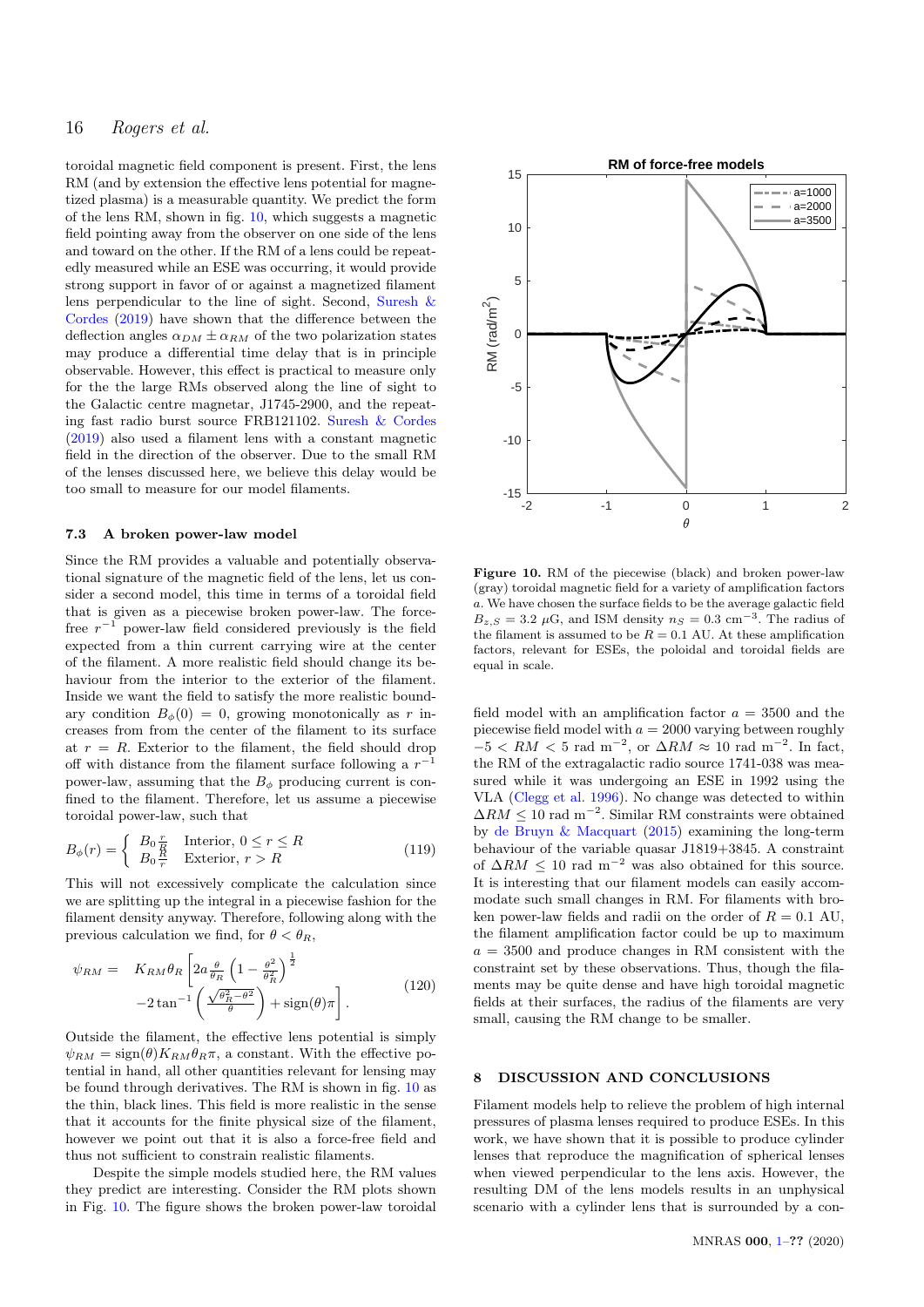verging under-dense medium. In another example, the lens charge density was found to increase with distance from the filament. These examples are shown in fig. [4.](#page-8-1) This behaviour does not represent a physically-realizable scenario, so we conclude that realistic filament lenses perpendicular to the line of sight should produce distinct magnification of background sources compared to spherical lenses, unless viewed in a different orientation (such as end-on). This illustrates one key difference between plasma lenses and gravitational lenses.

The second part of our work provides a further investigation of filametary magnetic fields. After demonstrating the spherical-cylindrical lens degeneracy, we took a census of the magnetized plasma filaments from the literature and introduced a filament with a helical magnetic field. If filament lenses in the ISM are confined by  $B_{\phi}$  dominated helical magnetic fields, the lens pressure problem may be solved by the inward radial force acting to support the overpressured filament. In this picture, filaments may act as lenses in any orientation with respect to the observer. Filaments that are nearly aligned with the line of sight appear to produce the most high-density events, while more gently inclined filaments appear to have lower density and should show a toroidal magnetic field component.

Filaments with helical magnetic fields occur over many physical scales in nature, appearing in environments that range from from cold molecular cloud complexes to the jets of quasars. We developed a novel MHD model that describes a non self-gravitating ionized filament that can act as a plasma lens. We have shown that if filaments on AU scales exist in the ISM with mean free path  $\ell \ll R$ , helical magnetic fields are an exceptionally effective mechanism for confining them. In addition, we studied a range of ionization fractions that produce filaments with lifespans of thousands of years for the range of charge densities necessary for ESEs.

In Section [6.1](#page-11-5) we calculated the lower-limit for the stability of ionized filaments should be  $\ell = 0.25$  AU at  $10^4$ times the ambient ISM density, which is a density associated with ESEs. Even on these scales, the filaments we discuss in this work are much larger than the filaments suggested by [Gwinn & Sosenko](#page-17-29) [\(2019\)](#page-17-29) in their noodle model for scintillation arcs. It may be that both types of structures have their own particular regimes of applicability and mechanism for formation, namely that large stable filaments may provide the long timescales needed in ESEs while the scintillation of radio sources may occur due to smaller, dynamically unstable structures.

The nature of the magnetic field can be observationally probed with measurements of the lens RM. Our filament with a toroidal field component will produce a relatively small RM that varies perpendicular to the axis of the filament. Measurement of such a variation in RM would provide evidence for the presence of a toroidal magnetic field component. However, we have shown that in practice the RM produced by the filaments may be quite small due to the assumed radius of the filament, 0.1 AU which the RM is linearly proportional to. The small radius can hide the large fields within the surface of the filament. We argue that such a configuration can easily fall within the observational constraints for a broken power-law model up to amplification factor  $a = 3500$  while avoiding observational detection through changes in RM on the order of or below 10 rad

m<sup>-2</sup>. Projection changes the apparent properties of a cylinder lens and the parallel component of the tilted filament magnetic field will include contributions from both components,  $B_{\parallel} \to B_{\phi} \sin i + B_z \cos i$ . If  $i = \pi/2$ , the filament is perpendicular to the line of sight and we recover the results discussed in this work.

The difficulty with magnetically confined filaments on the AU-scales required for ESEs is the mechanism of their creation. In large scale molecular filaments, the inward gravitational force provides an additional force acting on filamentary structures. However, our model filament is non self-gravitating since the line mass of these AU-scale ionized filaments is much smaller than the line mass of molecular filaments. The problem of how a helical field can form on these scales is left as an open question. However, our model shows that non self-gravitating filaments are consistent with MHD and can be stable for large radii  $> 1$  AU. Their formation may require a turbulent medium to wind up the magnetic fields that contain the filaments, or some other mechanism to generate torsional Alfven waves, such as has been proposed for the molecular filaments near the Galactic center, known as molecular tornadoes [\(Au & Fiege](#page-17-37) [2017\)](#page-17-37).

Our model filament provides an analytical solution for a simple case (the force-free toy model developed in Section [7\)](#page-13-0). We choose to expand on this case for analytical clarity. In fact, beyond the  $1/r$  limiting case that we investigated, a more general choice for the toroidal magnetic field of the filament is

<span id="page-16-0"></span>
$$
B_{\phi}(r) = \begin{cases} B_0 \left(\frac{r}{R}\right)^{h_1} & \text{Interior, } 0 \le r \le R\\ B_0 \left(\frac{R}{r}\right)^{h_2} & \text{Exterior, } r > R \end{cases} \tag{121}
$$

with the constant  $B_0$  as the strength of the field at the surface of the filament  $r = R$ , and  $h_1 > 0$ . External to the filament the product  $rB_{\phi} = B_0 R^{h_2} r^{1-h_2}$  is an increasing function provided  $0 < h_2 < 1$ . With this condition a simple power-law magnetic field provides radial force to constrain an ionized filament while simultaneously satisfying the  $B_{\phi}(0) = 0$  boundary condition. The  $h_1 = h_2 = 1$  extreme is the force-free limit considered in our work. In fact, the virial equation (i.e., eqs. [78](#page-10-1) and [82\)](#page-10-2) used elsewhere in this work and derived in [Fiege & Pudritz](#page-17-33) [\(2000a\)](#page-17-33) does not apply to the case in which  $B_{\phi} \propto 1/r$  and generally requires a faster decrease to be valid. While it is possible to produce solutions based on the more realistic power-law field in eq. [121,](#page-16-0) difficulties arise due to the surface discontinuity in the lens density. Splitting up the integral in the required way produces complicated solutions in terms of hypergeometric functions. Since the magnification depends on the second derivative of the potential these expressions become extremely complicated very quickly. Due to these complicated analytical forms we choose not to consider these solutions as instructional examples for illustrating the lensing behaviour of magnetized filaments. A thorough and full investigation of realistic magnetized filaments requires more involved numerical analysis that is beyond the scope of this work. Instead, we intend to present an example that is simple and clear to illustrate the physical effect of a toroidal field component on the lensing properties of a filament. Thus, we will use the less realistic but analytically tractable  $h_1 = h_2 = 1$  limiting case and explore more realistic plasma lens filaments with  $h_1 > 0$ ,  $h_2 < 1$  in future work.

Beyond the details of the magnetic field, the filament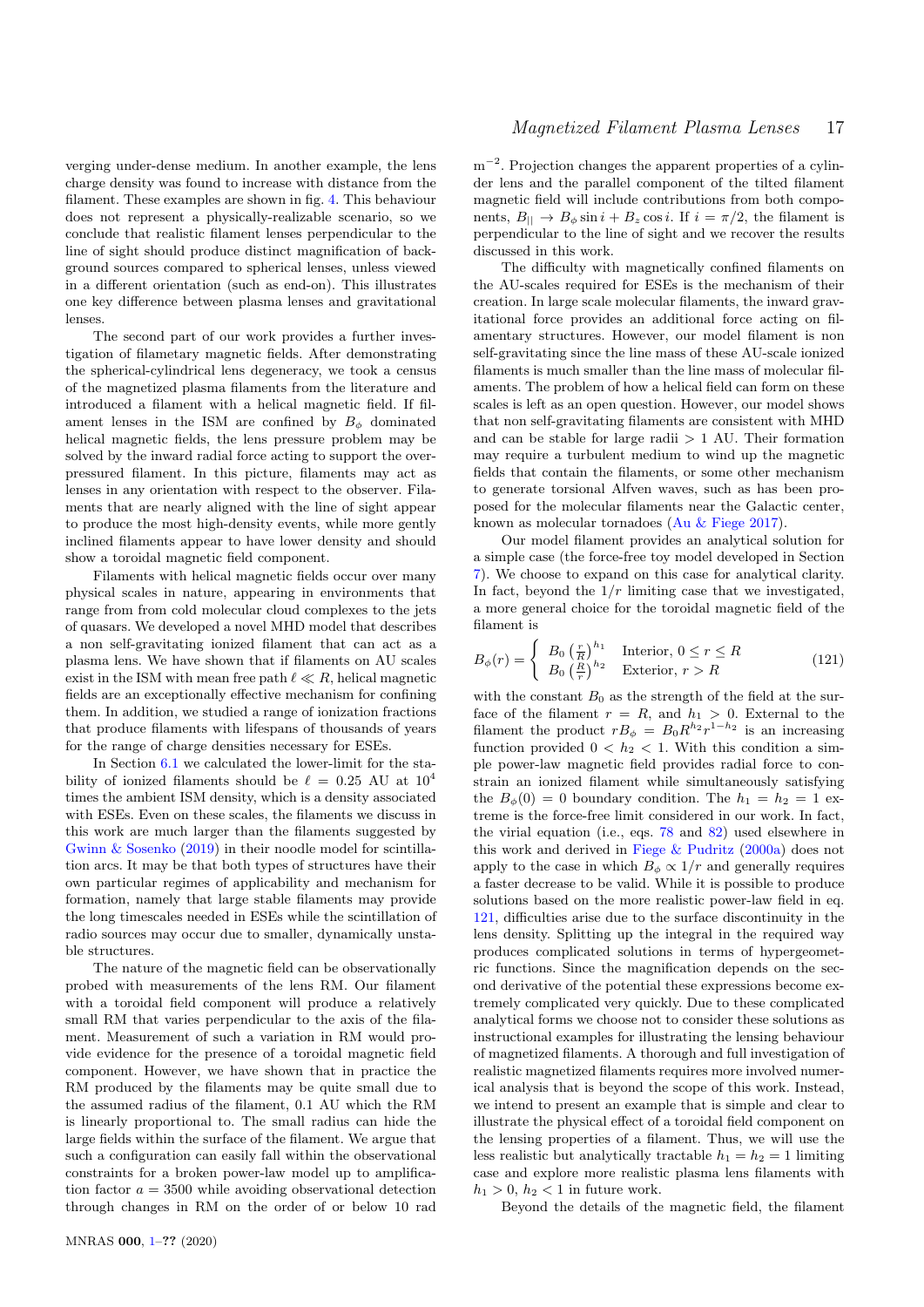lenses developed in this work are toy models. Since they are derived using the virial theorem, we can think of the filaments with constant density interiors as an "average" filament profile. In fact, it is the constant density interior that causes difficulties for these filaments as a lens model. The model features large discontinuities in the density and polar magnetic field at the surface. Due to the piecewise nature of the lens, we find it does not produce any caustics, and so cannot describe realistic ESEs. For more realistic models we require equilibrium solutions, which will feature more realistic continuous density distributions, smooth gradients, and lens substructure, which will provide more varied and rich lensing behaviour.

Finally, we emphasize once again that while we have discussed filamentary lens models in this work, a charge density that projects to a strip in the lens plane can also be explained through an inclined sheet of charge. Such projected charge densities could equally-well describe either case. The sheet model has been explored at length in the literature [\(Simard](#page-17-21) [& Pen](#page-17-21) [2018;](#page-17-21) [Pen & Levin](#page-17-5) [2014\)](#page-17-5). A projected strip on the lens plane is also the special case of an elliptical plasma lens in the limit that the axis ratio vanishes  $q \to 0$  [\(Er & Rogers](#page-17-8) [2019\)](#page-17-8).

#### 9 ACKNOWLEDGEMENTS

We would like to thank the anonymous referee for thoughtful suggestions that improved the clarity and flow of our manuscript. We also thank Kelvin Au for many interesting discussions and for proofreading the manuscript. A.R., A.M. and B.P. wish to acknowledge the contribution of the Brandon University Research Committee and the Canada Summer Jobs Program. X.E. is supported by NSFC Grant No. 11473032 and No. 11873006.

#### **REFERENCES**

- <span id="page-17-37"></span>Au K. & Fiege J. D., 2017, ApJ, 843, 2, 107
- <span id="page-17-0"></span>Bannister K. W., et al., 2016, Science, 351, 6271, 354-356
- <span id="page-17-14"></span>Basu R., Rozko K., Lewandowski W., Kijak J., Dembska M., 2016, MNRAS, 458:2509âĂŞ2515
- Beloborodov A. M., 2017, preprint(arXiv: 1702.08644)
- Bisnovatyi-Kogan G. S., Tsupko O. Yu., 2009, Grav. & Cos., 15, 1, 20-27
- Bisnovatyi-Kogan G. S., Tsupko O. Yu., 2010, MNRAS, 404, 4, 1790-1800
- Bisnovatyi-Kogan G. S., Tsupko O. Yu., 2015, Plasma Phys. Reports, 41, 7, 562-581
- <span id="page-17-22"></span>Bozza V., Mancini L., 2005, MNRAS, 356, 371-380
- Bozza V., Postiglione A., 2015, JCAP, 6, 036
- <span id="page-17-31"></span>Clark S.E., Peek J.E.G., Putman M.E., 2014, Ap.J., 789:82
- <span id="page-17-35"></span>Clegg A. W., Fey A. L., Fiedler R. L., 1996, ApJ, 457, L23-L26
- <span id="page-17-2"></span>Clegg A. W., Fey A. L., Lazio T. J. W., 1998, ApJ, 496, 1, 253-266
- Cognard I., et al., 1993, Nature, 366, 6453, 320-322
- <span id="page-17-17"></span>Coles W. A., et al., 2015, ApJ, 808, 2, 113
- Coles W. A., et al., 2010, ApJ, 717, 2, 1206-1221
- <span id="page-17-10"></span>Cordes, J.M., Wolszczan, A., 1986, ApJ, 307, L27
- Cordes J. M., Rickett B. J., 1998, ApJ, 507, 2, 846-860
- <span id="page-17-13"></span>Cordes, J.M., Rickett, B.J., Stinebring, D.R., Coles, W.A. 2006, ApJ 637, 346
- <span id="page-17-3"></span>Cordes J. M., Hessels J. W. T., Lazio T. J. W., Chatterjee S., Wharton R. S., 2017, ApJ, 842, 1
- <span id="page-17-36"></span>de Bruyn A. G., Macquart J.-P., 2015, A&A, 574, A125
- <span id="page-17-24"></span>De Paolis F., Ingrosso G., Jetzer Ph., Roncadelli M., 1995, Phys. Rev. Lett., 74, 14
- Deguchi S., Watson W. D., 1986, Phys. Rev. D, 34, 1708-1718
- <span id="page-17-12"></span>Dong L., Petropoulou M., Giannios D., 2019, MNRAS, 481, 2, 2685-2693
- Er X., Mao S., 2014, MNRAS, 437, 3, 2180-2186
- <span id="page-17-6"></span>Er X., Rogers A., 2018, MNRAS, 475, 1, 867-878
- <span id="page-17-8"></span>Er X. & Rogers A., 2019, submitted to MNRAS
- <span id="page-17-1"></span>Fiedler R. L., Dennison B., Johnston K. J., Hewish A., 1987, Nature, 326, 675-678
- <span id="page-17-33"></span>Fiege J. D. & Pudritz R. E., 2000, MNRAS, 311, 85-104
- <span id="page-17-34"></span>Fiege J. D. & Pudritz R. E., 2000, MNRAS, 311, 105-119
- <span id="page-17-20"></span>Goldreich, P. & Sridhar, S., 1995, ApJ, 438, 763
- Gordon W., 1928, Zeit. Phys., 48, 3-4, 180-191
- Gradshteyn I. S., Ryzhik I. M., 2007, Tables of Integrals, Series and Products, 7th Edition, Eds. Jeffrey A. & Zwilinger D., Academic Press, Elsevier, Burlington, MA, USA
- <span id="page-17-27"></span>Graham Smith F., Lyne A. G. & Jordan C., 2011, MNRAS, 410, 499-503
- <span id="page-17-28"></span>Gwinn C. R., 2019, preprint(arXiv:1811.05996)
- <span id="page-17-29"></span>Gwinn C. R. & Sosenko E. B., 2019, MNRAS, 489, 3, 3692-3709
- <span id="page-17-25"></span>Henriksen R. N., Widrow L. M., 1995, ApJ, 441, 70
- <span id="page-17-16"></span>Hill A. S., Stinebring D. R., Asplund C. T., Berwick D. E., Everett W. B., Hinkel N. R., 2005, ApJ, L619:L171
- <span id="page-17-18"></span>Kulkarni S. R., & Heiles C., 1987, Interstellar Processes, Hollenbach D. J. & Thronson H. A. eds., Reidel Publishing Company, p.87
- Ilic S., Langer M., Douspis M., 2013, A&A, 556, A51
- <span id="page-17-32"></span>Kalberla P.M.W., Kerp J., 2016, A&A, 595:A37
- Kantowski R., Chen B., & Dai X., 2013, Phys. Rev. D, 88, 083001
- Kitamura T., Nakajima K., Asada H., 2013, Phys. Rev. D., 87, 2
- Krause, E., Chang, T.-C., Doré, O., & Umetsu, K. 2013, ApJ,
	- 762, L20
- <span id="page-17-15"></span>Lam M. T. et al., 2019, preprint (arXiv:1903.00426)
- Longo P. et al., 2006, preprint (arXiv:astro-ph/0611551)
- Matsunaga N., Yamamoto K., 2006, JCAP, 1, 23
- Nakamura T. T., Deguchi S., 1999, Prog. Theo. Phys. Supp., 133, 137-153
- <span id="page-17-30"></span>Narayan R., Bartelmann M., 1995, Proc. 1995 Jerusalem Winter School, eds. Dekel A., Ostriker J. P., Cambridge University Press
- <span id="page-17-26"></span>McKee C. F., 2001, Young supernova remnants: Issues and prospects. InAIP Conf. Proc. 565: Young Supernova Remnants
- <span id="page-17-4"></span>Pen U.-L., King L., 2012, MNRAS, 421, 1, L132-L136
- <span id="page-17-5"></span>Pen U.-L., Levin Y., 2014, MNRAS, 442, 4, 3338-3346
- Peters P. C., 1974, Phys. Rev. D., 9, 8, 2207-2218
- <span id="page-17-23"></span>Pfenniger D., Combes F., Martinet L., 1994, A&A, 285, 79
- <span id="page-17-9"></span>Pushkarev A. B., et al., 2013, A&A, 555, A80
- <span id="page-17-11"></span>Rickett, B.J., Lyne, A.G., Gupta, Y., 1997, MNRAS, 287, 739
- <span id="page-17-19"></span>Romani R. W., Blandford R. D., Cordes J. M., 1987, Nature, 328, 324-326
- Rogers A., 2015, MNRAS, 451, 1, 17-25
- Rogers A., 2017, MNRAS, 465, 2, 2151-2159
- Rogers A., 2017, Universe, 3, 1, 3
- <span id="page-17-7"></span>Rogers A. & Er X., 2019, MNRAS, 485, 4, 5800-5816
- Safonova M., Torres D. F., 2002, Mod. Phys. Lett. A., 17, 26
- Safonova M., Torres D. F., Romero G. E., 2002, Phys. Rev. D., 65, 2
- Schneider, P., Ehlers, J., & Falco, E. E. 1992, Gravitational Lenses, ed. P. Schneider, J. Ehlers, & E. E. Falco
- Selmke M., Braun M. & Cichos F., 2011, ACS Nano, 6(3), 2741
- Selmke M., Braun M., & Cichos F., 2012, Opt. Express, 20(7), 8055
- Selmke M., Cichos F., 2013, AJP, 81, 6, 405-413
- Shannon R. M., Cordes J. M., 2017, MNRAS, 464, 2, 2075-2089
- <span id="page-17-21"></span>Simard D., Pen U.-L., 2018, MNRAS, 478, 1, 983-994
- Spitler L. G., et al., 2016, Nature, 531, 7593